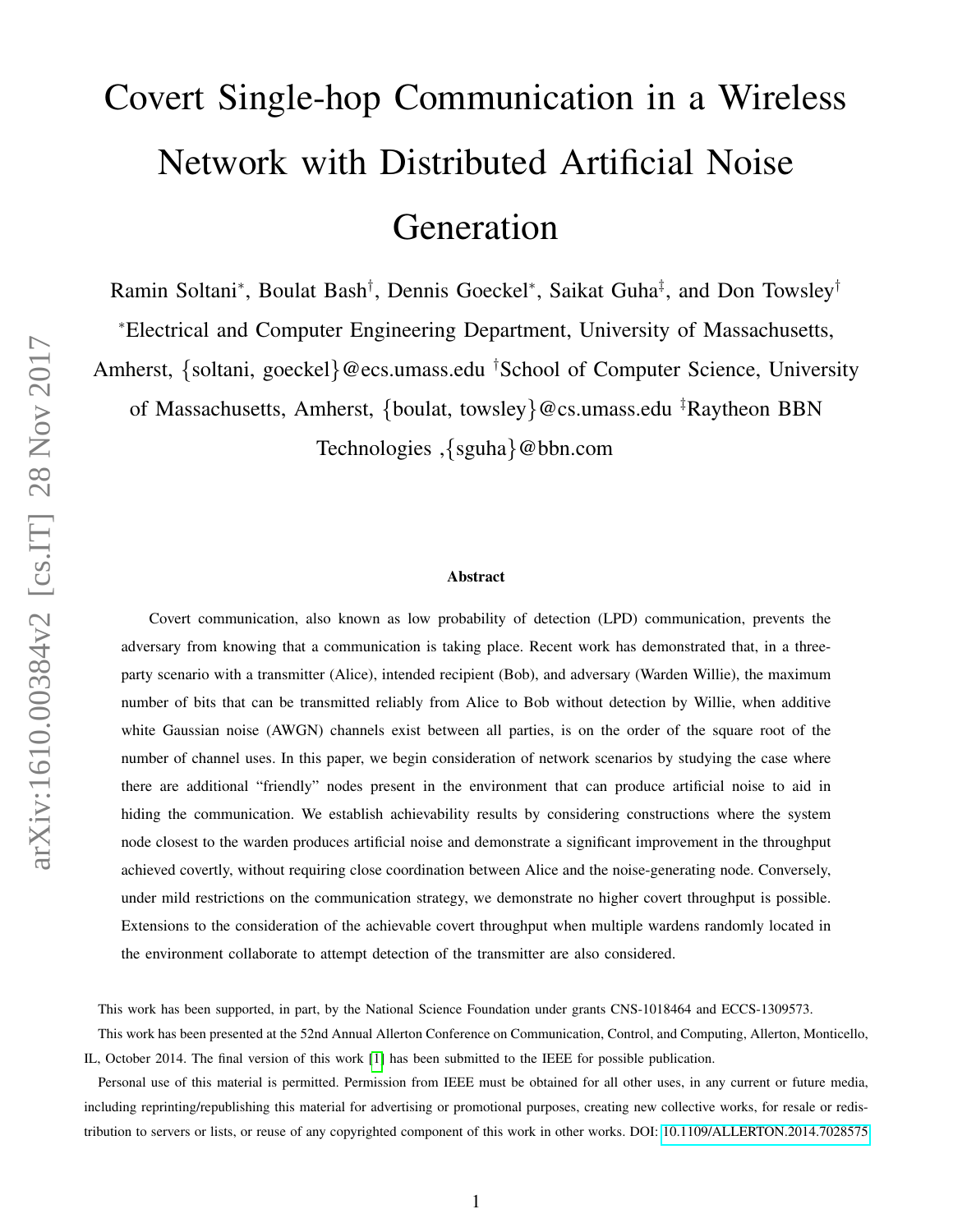#### I. INTRODUCTION

The provisioning of security has emerged as a critical issue in wireless communications to prevent unauthorized access to the information sent from the transmitter to the desired recipient. Standard security approaches, whether they are computational (cryptographic) or information-theoretic, focus on preventing the eavesdropper from obtaining the contents of the message. However, it has recently become apparent that a significant threat to users' privacy is not only the discovery of a message's content, but also the very existence of the message itself (e.g. the seeking of "meta-data," as detailed in the Snowden disclosures [\[2\]](#page-15-1)). This motivates the consideration of covert (i.e. low probability of detection) communications.

Historically, covert communication has been of military interest, and spread spectrum approaches have been widely considered [\[3\]](#page-15-2). However, the fundamental limits of covert communication were only recently established by a subset of the authors [\[4\]](#page-15-3), [\[5\]](#page-15-4), who presented a square root limit on the number of bits that can be transmitted securely from the transmitter (Alice) to the intended receiver (Bob) when there are additive white Gaussian noise (AWGN) channels between Alice and each of Bob and the adversary (Warden Willie). In particular, by taking advantage of the non-zero noise power at Willie, Alice can reliably transmit  $\mathcal{O}(\mathbb{C})$ √  $\overline{n}$ ) bits to Bob over *n* uses of a channel while lower bounding Willie's error probabilities  $\mathbb{P}_{FA} + \mathbb{P}_{MD} \ge 1 - \epsilon$  for any  $\epsilon > 0$  where  $\mathbb{P}_{FA}$  is the probability of false alarm and  $\mathbb{P}_{MD}$  is the probability of mis-detection. Conversely, if Alice transmits more than  $\mathcal{O}(\sqrt{\epsilon})$  $\overline{n}$ ) bits over n uses of channel, either Willie detects her with high probability or Bob suffers a non-zero probability of decoding error as n goes to infinity. Covert communications has recently attracted the attention of other researchers [\[6\]](#page-15-5)–[\[8\]](#page-15-6) and further work of the authors [\[9\]](#page-15-7), [\[10\]](#page-15-8).

In this paper, we turn our attention to the network case, where a collection of nodes work to establish covert communication between a collection of source and destination pairs. The goal is to establish an analog to the line of work on scalable low probability of intercept communications [\[11\]](#page-15-9)–[\[14\]](#page-15-10), which considered the extension of [\[15\]](#page-15-11), [\[16\]](#page-16-0) to the *secure* multipair unicast problem in large wireless networks. Here, in analog to [\[11\]](#page-15-9), we consider how security between Alice and Bob can be improved when there are a number of other nodes present in the environment. Whereas [\[11\]](#page-15-9) considered low probability of intercept (LPI) communications, which allowed pilot signaling for protocol set-up, the consideration of covert communication is more challenging, as we assume that Willie allows no communications from Alice whatsoever.

Consider a wireless network with AWGN channels between Alice and each of Bob and Willie. The power received at any node is inversely proportional to  $d^{\gamma}$ , where d is the distance of the receiver from the transmitter and  $\gamma$  is the path-loss exponent. Alice attempts to communicate covertly with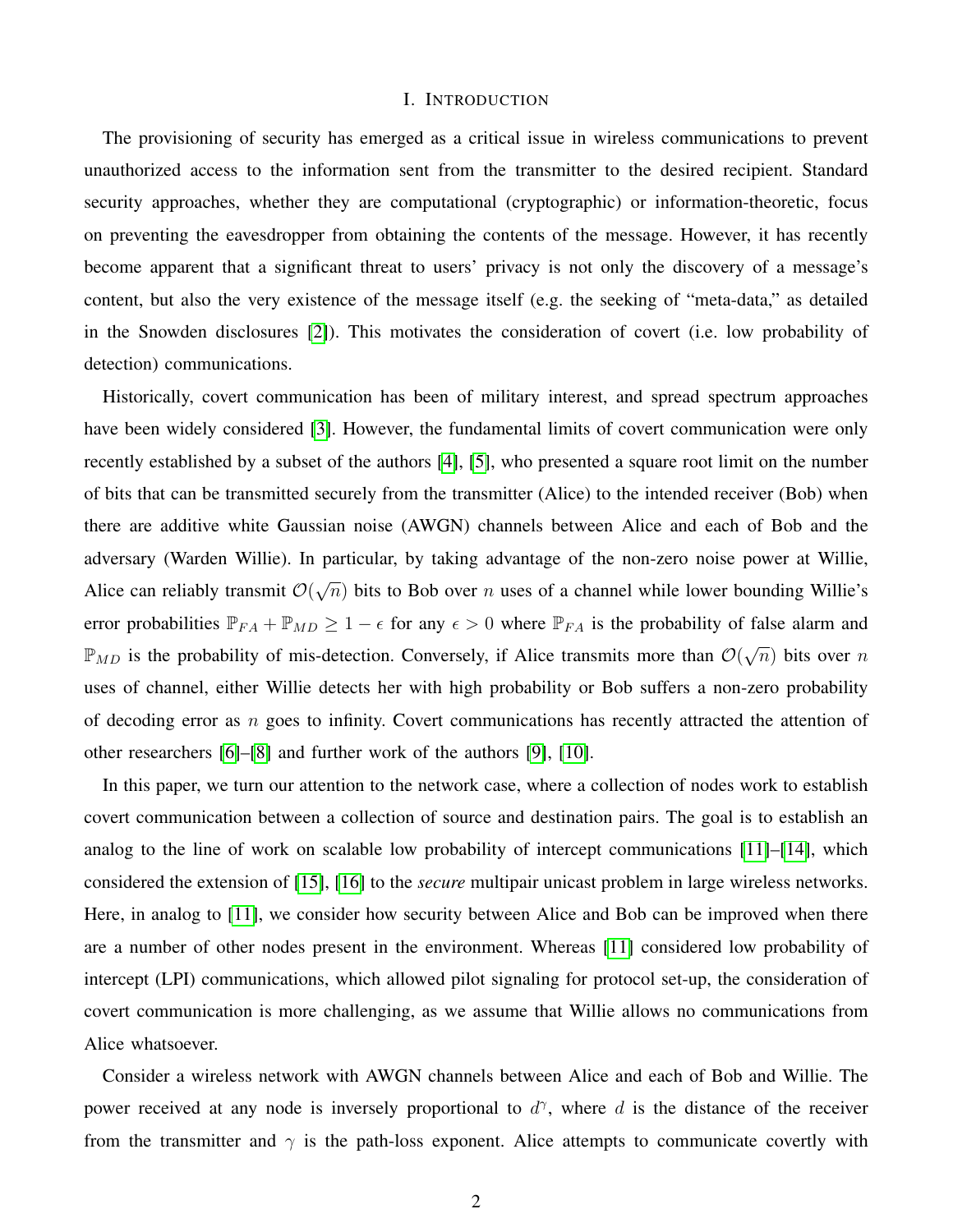Bob without detection by Willie, but also in the presence of other (friendly) network nodes to assist the communication by producing background chatter to inhibit Willie's ability to detect Alice's transmission. We assume the friendly nodes are distributed according to a two-dimensional Poisson point process of density  $m = o(n^{1/\gamma})$ . Alice and Bob share a secret (codebook) that is unknown to Willie. For this scenario, which is described in more detail in Section [II,](#page-2-0) we show in Section [III](#page-4-0) that Alice can covertly transmit  $\mathcal{O}(m^{\gamma/2}\sqrt{n})$  bits to the receiver Bob, who is a unit distance away, over n uses of the channel while keeping Willie's sum of error probabilities  $\mathbb{P}_{FA} + \mathbb{P}_{MD} \ge 1 - \epsilon$  for any  $\epsilon \ge 0$ , hence demonstrating that the presence of friendly nodes, if sufficiently dense, can significantly improve covert throughput. Conversely, if Alice attempts to transmit  $\omega(m^{\gamma/2}\sqrt{n})$  bits to Bob over *n* uses of the channel, either there exists a detector that Willie can use to detect her with arbitrarily low sum of error probabilities  $\mathbb{P}_{FA} + \mathbb{P}_{MD}$  or Bob cannot decode the message with arbitrarily low probability of error. In Section [IV,](#page-11-0) the extension to the case of multiple collaborating Willies located in the field is also presented, which establishes the framework for a single transmission on a multi-hop path in a large network.

#### II. PREREQUISITES

# <span id="page-2-0"></span>*A. System Model*

Consider a source Alice wishing to communicate with receiver Bob located at a unit distance away in the presence of adversaries  $W_1, W_2, \ldots, W_{N_w}$ , who are distributed independently and uniformly in the unit square shown in Fig. [1](#page-3-0) and seek to detect any transmission by Alice. When there is only a single Willie, we omit the subscript and denote it by  $W$ . Also present are friendly nodes allied with Alice and Bob. These nodes, which are distributed according to a two-dimensional point process with density  $m = o(n^{1/\gamma})$ , where  $\gamma$  is the path-loss exponent, are willing to help hide Alice's transmission by generating noise. We assume that the system is able to determine which friendly node is the closest to each Willie. The adversaries try to detect whether Alice is transmitting or not by processing their received signals and applying hypothesis testing on them, as discussed in the next subsection. We consider three scenarios: single Willie located half way between Alice and Bob, single Willie located randomly and uniformly in the 1 by 1 square shown as a dashed box in Fig. [1,](#page-3-0) and multiple Willies scenario where  $N_w$ Willies are located independently and randomly in the unit box. Discrete-time AWGN channels with real-valued symbols are assumed for all channels. Alice transmits n real-valued symbols  $f_1, f_2, ..., f_n$ . Each friendly node is either on or off according to the strategy employed. Let  $\theta_j$  be one when the  $j^{th}$ friendly node is "on" (transmits noise) and zero otherwise (silent). If  $R_j$  is on, it transmits symbols  ${f_i^{(j)}}$  $\{f_i^{(j)}\}_{i=1}^{\infty}$ , where  $\{f_i^{(j)}\}$  $\{e^{(j)}\}_{i=1}^{\infty}$  is a collection of independent and identically distributed (i.i.d.) zero-mean Gaussian random variables, each with variance (power)  $P_r$ .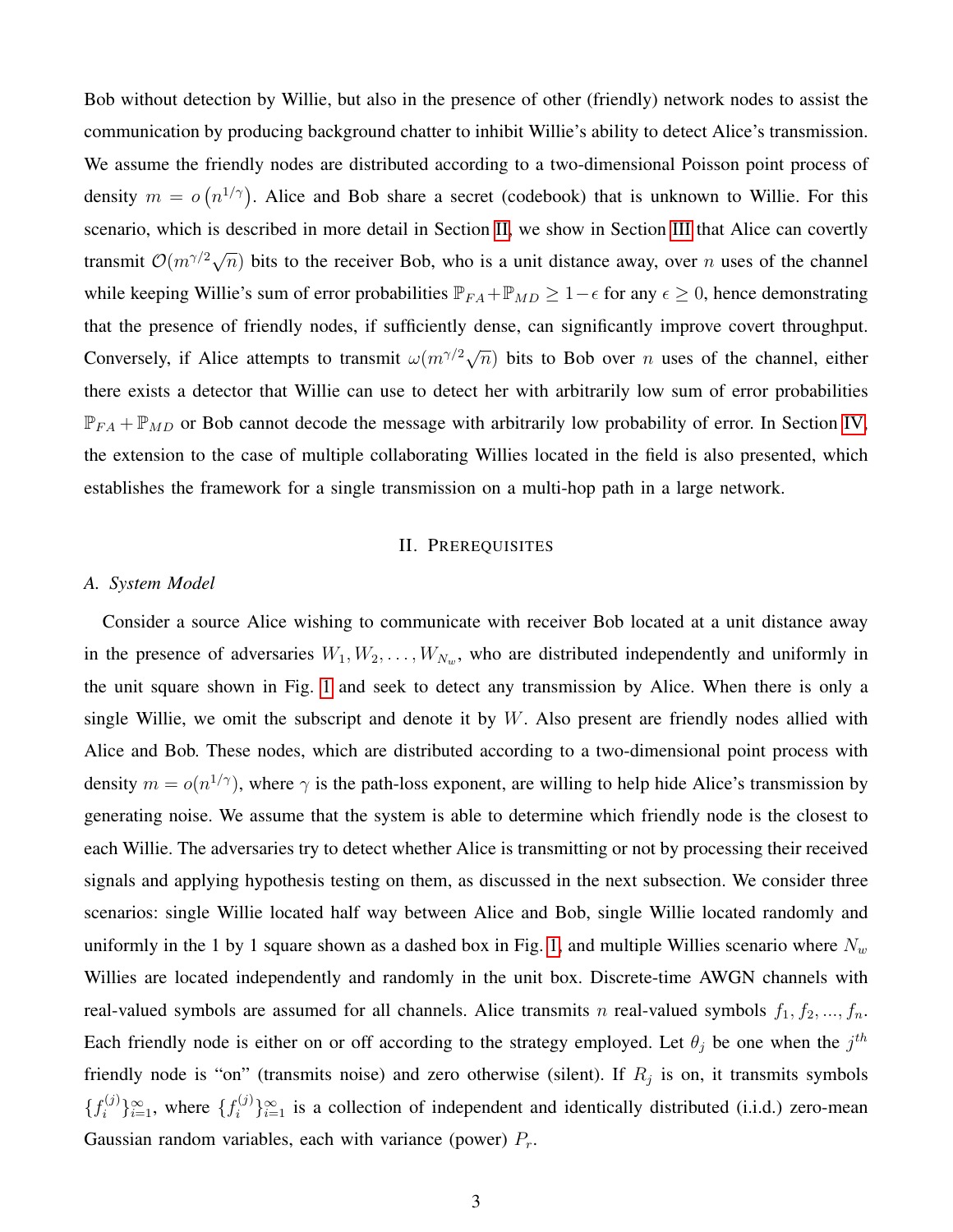

<span id="page-3-0"></span>Fig. 1. System Configuration: Source node A wishes to communicate reliably and without detection to the intended receiver B at distance one (normalized) with the assistance of friendly nodes (represented by solid nodes in the figure) distibuted according to a two-dimensional point process with density m in the presence of adversary nodes  $W_1, W_2, \ldots, W_{N_w}$  located in the dashed box  $(N_w = 3$  in the figure).

Bob receives  $y_1^{(b)}$  $\mathfrak{y}_2^{(b)},\mathfrak{y}_2^{(b)}$  $y_2^{(b)},..., y_n^{(b)}$  where  $y_i^{(b)} = f_i + z_i^{(b)}$  $i^{(b)}$  for  $1 \leq i \leq n$ . The noise component is  $z_i^{(b)} =$  $z_i^{(b_0)} + \sum_{j=1}^{\infty} \theta_j z_j^{(b,r_j)}$  $j^{(b,r_j)}$ , where  $\{z_i^{(b_0)}\}$  $\binom{b_0}{i}$ <sub>i</sub> $\binom{n}{i-1}$  is an i.i.d sequence representing the background noise of Bob's receiver with  $z_i^{b_0} \sim \mathcal{N}(0, \sigma_{b_0}^2)$  for all i, and  $\{z_i^{(b,r_j)}\}$  $\binom{[b,r_j]}{i}$  is an i.i.d. sequence of received noise samples caused by chatter from the  $j^{th}$  friendly node when it is "on", with  $\mathbb{E}[|z_j^{(b,r_j)}|]$  $\int_{j}^{(b,r_j)}|^{2}$ ] =  $\frac{P_r}{d_{b,r_j}^{\gamma}}$ , where  $d_{x,y}$  is the distance between node  $x$  and node  $y$ .

Similarly, the  $k^{th}$  Willie ( $1 \le k \le N_w$ ) observes  $y_1^{(w_k)}$  $\binom{(w_k)}{1},y_2^{(w_k)}$  $y_2^{(w_k)},..., y_n^{(w_k)}$  where  $y_i^{(w_k)} = f_i + z_i^{(w_k)}$  $i^{(w_k)}$ . Here,  $z_i^{(w_k)} = z_i^{(w_{k0})} + \sum_{j=1}^{\infty} \theta_j z_j^{(w_k, r_j)}$  where  $\{z_i^{(w_{k0})}\}$  $\{w_{k0}\}_{k=1}^n$  is an i.i.d sequence representing the background noise at Willie's receiver, where  $z_i^{(w_{k0})} \sim \mathcal{N}(0, \sigma_{w_k,0}^2)$  for all i, and  $\{z_i^{(w_k,r_j)}\}$  $\{e^{(w_k,r_j)}\}_{i=1}^n$  is the i.i.d sequence of received noise samples caused by chatter from the  $j<sup>th</sup>$  friendly node when it is "on" with variance  $P<sub>r</sub>$  $\frac{P_r}{d_{w_k,r_j}^{\gamma}}.$ 

Note that we assume Alice and the friendly nodes, while having a common goal, are not able to closely align their transmissions; that is, the friendly nodes set up a constant power background chatter but are not able to, for example, lower their power at the time Alice transmits.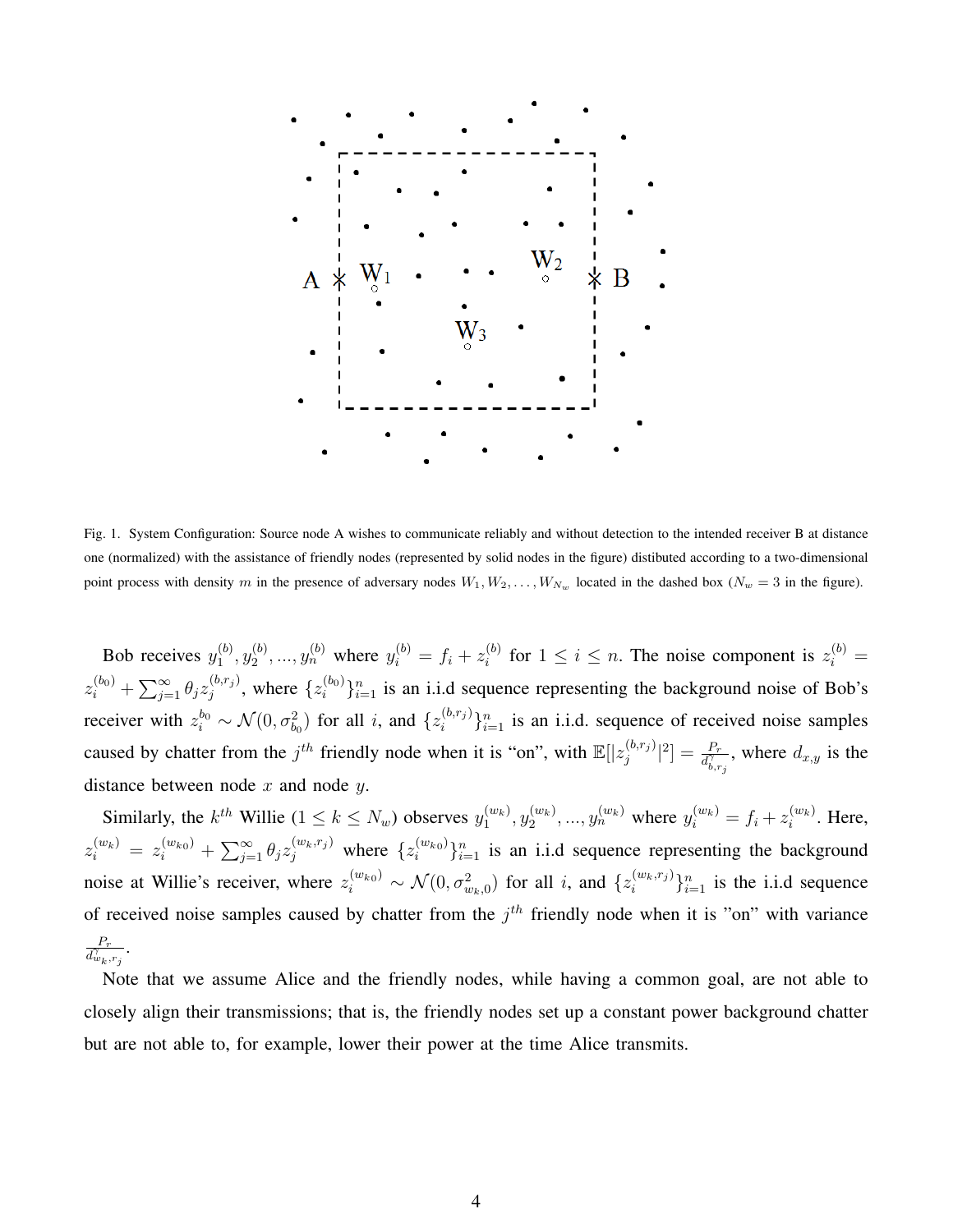# *B. Hypothesis Testing*

Consider the case of a single Willie. We assume he applies a hypothesis test to his received signal to determine whether or not Alice is communicating with Bob. This test is performed according to Willie's knowledge about his channel to Alice. When Alice is not transmitting, Willie expects to observe Gaussian white noise along with transmissions from other nodes and, when Alice is transmitting, he expects to observe a signal with greater power. We denote the probability distribution of Willie's collection of observations  $\{y_i^{(w_0)}\}$  $\binom{(w_0)}{i}$ <sub>i</sub> $\binom{n}{i-1}$  by  $\mathbb{P}_1$  when Alice is communicating with Bob, and the distribution of the observations when she is not transmitting by  $\mathbb{P}_0$ .

There are two hypotheses,  $H_0$  and  $H_1$ . The null hypothesis ( $H_0$ ) corresponds to the case that Alice is not transmitting, and the alternative hypothesis  $H_1$  corresponds to the case that Alice is transmitting. We denote by  $\mathbb{P}_{FA}$  as the probability of rejecting  $H_0$  when it is true (type I error or false alarm), and  $\mathbb{P}_{MD}$ as the probability of rejecting  $H_1$  when it is true (type II error or mis-detection). We assume that Willie uses classical hypothesis testing with equal prior probabilities and seeks to minimize  $\mathbb{P}_{FA} + \mathbb{P}_{MD}$ ; the generalization to arbitrary prior probabilities is straightforward [\[5\]](#page-15-4). For a scenario with multiple collaborating Willies (Theorem 3), the received signals are processed together at a server to arrive at a single collective decision as to whether Alice is transmitting or not.

# *C. Reliability and Covertness*

We define Alice's transmission as reliable if and only if the desired receiver (Bob) can decode her message with arbitrarily low average probability of error  $\mathbb{P}_e$  at long block lengths, where the average is over the node locations. In other words, for any  $\zeta > 0$ , Bob can achieve  $\mathbb{P}_e < \zeta$  as  $n \to \infty$ .

Alice's transmission is covert if and only if she can lower bound Willie's (or Willies', for scenarios with multiple adversary nodes) average sum of probabilities of error ( $\mathbb{E} [\mathbb{P}_{FA} + \mathbb{P}_{MD}]$ ) by  $1 - \epsilon$  for any  $\epsilon > 0$ , as  $n \to \infty$  [\[5\]](#page-15-4).

#### <span id="page-4-0"></span>III. COVERT COMMUNICATION IN THE PRESENCE A SINGLE WARDEN AND  $m$  Friendly Nodes

In this section, we first consider the case where there is only one Willie located half-way between Alice and Bob. To hide the presence of Alice's transmission, we turn on the friendly node closest to Willie and then analyze Willie's ability to detect Alice's transmission. This allows us to derive a restriction on Alice's power required to maintain covertness. The achievability proof concludes by considering the rate at which reliable decoding is still possible under this restriction on Alice's power level. A converse under mild restrictions on the signaling scheme is also provided. After considering the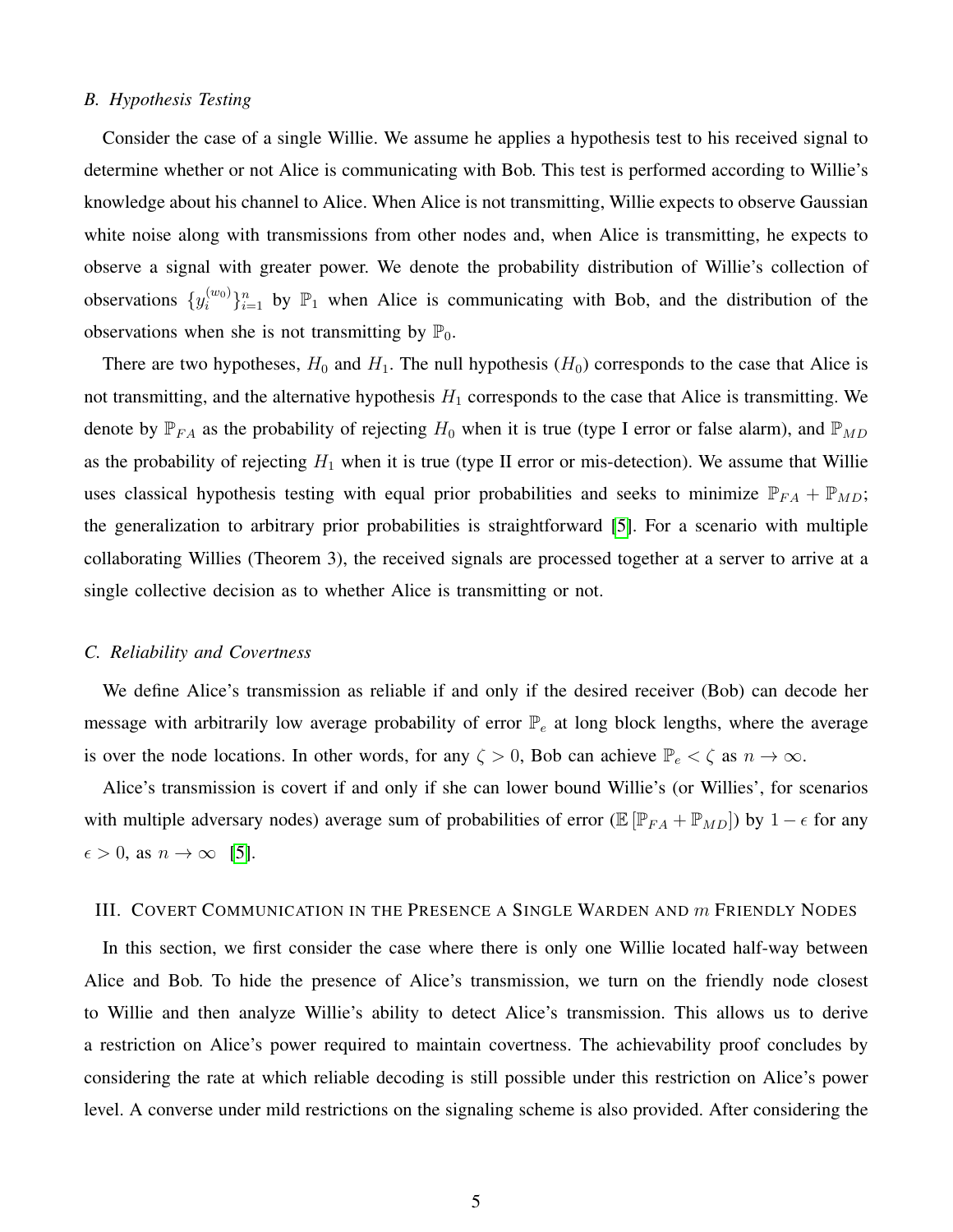case where Willie is located half-way between Alice and Bob in Theorem 1, we analyze the problem of a single Willie located randomly and uniformly in the 1 by 1 square shown as a dashed box in Fig. [1.](#page-3-0)

**Theorem 1.** When friendly nodes are distributed such that  $m = o(n^{1/\gamma})$  and  $m = \omega(1)$  and there is one warden (Willie) located half-way between Alice and Bob, Alice can reliably and covertly transmit  $\mathcal{O}(m^{\gamma/2}\sqrt{n})$  bits to Bob over *n* uses of the channel.

Conversely, if Alice attempts to transmit  $\omega(m^{\gamma/2}\sqrt{n})$  bits to Bob over *n* uses of channel, either there exists a detector that Willie can use to detect her with arbitrarily low sum of error probabilities  $\mathbb{P}_{FA} + \mathbb{P}_{MD}$  or Bob cannot decode the message with arbitrarily low probability of error.

# *Proof. (Achievability)*

Construction: To establish secret communication, Alice and Bob share a codebook that is not revealed to Willie. For each message transmission of length  $M$ , Alice uses a new codebook to encode the message into a codeword of length n at the rate of  $R = \frac{M}{n}$  $\frac{M}{n}$ . To build a codebook, random coding arguments are used; that is, codewords  $\{C(W_l)\}_{l=1}^{l=2^{nR}}$  are associated with messages  $\{W_l\}_{l=1}^{l=2^{nR}}$ , where each of the codewords  $C(W_l) = \{C^{(u)}(W_l)\}_{u=1}^{u=n}$  includes random symbols  $C^{(u)}(W_l) \sim \mathcal{N}(0, P_f)$  where  $P_f$  is defined later. At the receiver, Bob employs a maximum-likelihood (ML) decoder to process his received signal.

To establish a covert communication, Alice and Bob's strategy is to turn on the closest friendly node to Willie and keep all other friendly nodes off, whether Alice is transmitting or not. Therefore, Willie's observed noise power is given by

$$
\sigma_w^2 = \sigma_{w_0}^2 + \frac{P_r}{d_{r,w}^\gamma},\tag{1}
$$

where  $\sigma_{w_0}^2$  is Willie's noise power when none of the friendly nodes are transmitting and  $d_{r,w}$  is the (random) distance of the closest friendly node to Willie; hence,  $\sigma_w^2$  is a random variable which depends on the locations of the friendly nodes.

Analysis: When Willie applies the optimal hypothesis test [\[5\]](#page-15-4):

<span id="page-5-0"></span>
$$
\mathbb{E}_R[\mathbb{P}_{FA} + \mathbb{P}_{MD}] \ge 1 - \mathbb{E}_R\left[\sqrt{\frac{n}{2}\mathcal{D}(\mathbb{P}_w||\mathbb{P}_s)}\right]
$$
(2)

where  $\mathbb{E}_R[.]$  denotes the expected value over all possible locations of the friendly nodes,  $\mathcal{D}(\mathbb{P}_w||\mathbb{P}_s)$  is the relative entropy between  $\mathbb{P}_w$  and  $\mathbb{P}_s$ ,  $\mathbb{P}_w = \mathcal{N}(0, \sigma_w^2)$  is the probability distribution function (pdf) for each of Willie's observations  $z_i^{(w_0)}$  when Alice is not transmitting and  $\mathbb{P}_s = \mathcal{N}(0, \sigma_w^2 + \frac{P_f}{d_w}$  $\frac{P_f}{d_{w,a}^{\gamma}}$ ) is the pdf for each of the corresponding observations when Alice is transmitting.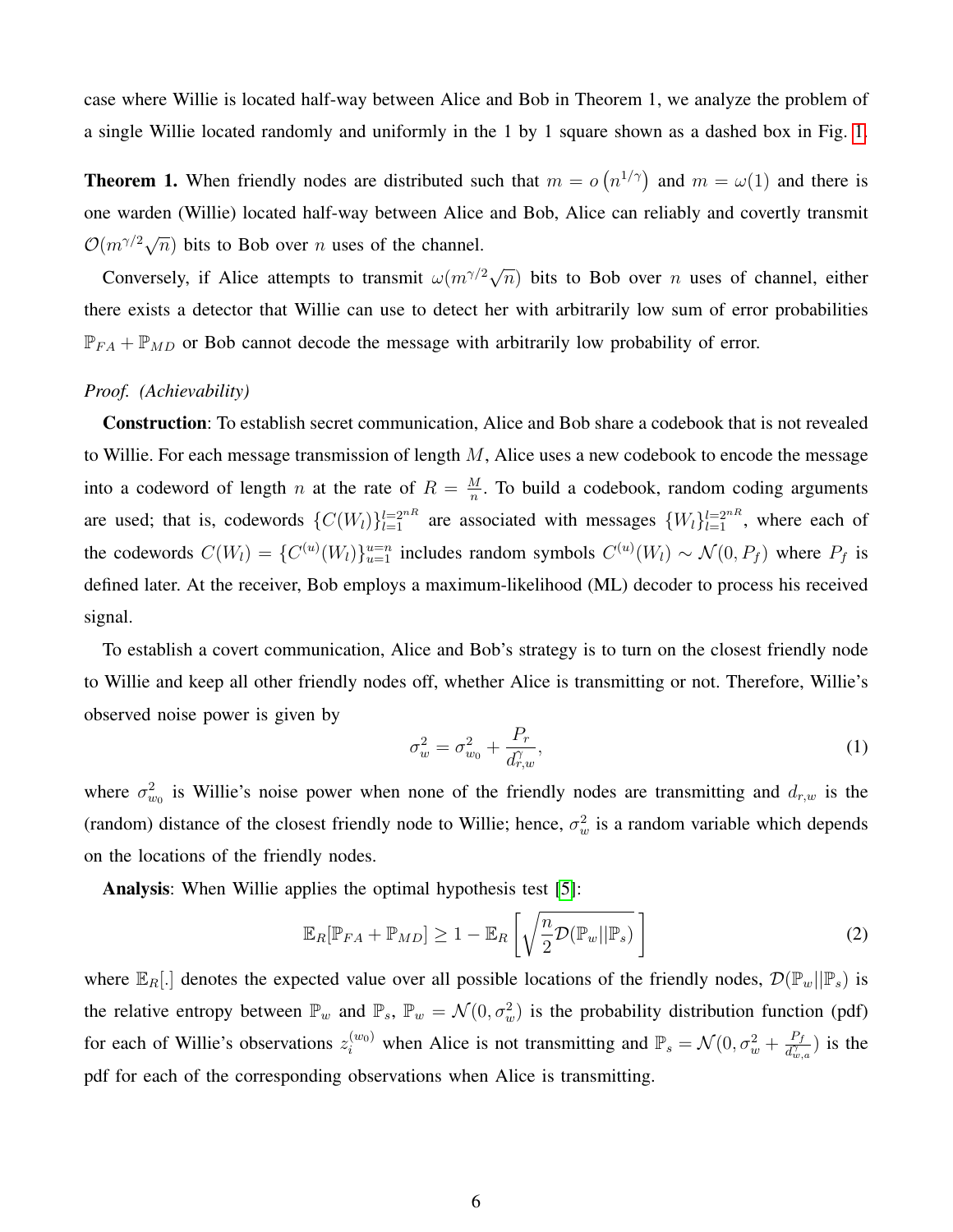We next show how Alice can lower bound the sum of average error probabilities by upper bounding  $\mathbb{E}_R\left[\sqrt{\frac{n}{2}\mathcal{D}(\mathbb{P}_w||\mathbb{P}_s)}\right]$ . For the given  $\mathbb{P}_w$  and  $\mathbb{P}_s$  we calculate the relative entropy [\[5\]](#page-15-4):

$$
\mathcal{D}(\mathbb{P}_w||\mathbb{P}_s) = \int_x p_0(x) \ln \frac{p_0(x)}{p_1(x)} dx
$$
  
= 
$$
\frac{1}{2} \left[ \ln \left( 1 + \frac{P_f}{d_{w,a}^{\gamma} \sigma_w^2} \right) - \left( 1 + \left( \frac{P_f}{d_{w,a}^{\gamma} \sigma_w^2} \right)^{-1} \right)^{-1} \right].
$$
 (3)

Suppose Alice sets her average symbol power  $P_f \leq \frac{cm^{\gamma/2}}{\sqrt{n}}$  where c is a constant defined later. Since m is  $o(n^{1/\gamma})$ , for n large enough  $P_f \le 2\sigma_{w_0}^2 d_{w,a}^\gamma < 2\sigma_w^2 d_{w,a}^\gamma$ . Then, using the Taylor series expansion at  $P_f = 0$  yields

<span id="page-6-0"></span>
$$
\mathcal{D}(\mathbb{P}_w||\mathbb{P}_s) < \left(\frac{P_f}{2d_{w,a}^{\gamma}\sigma_w^2}\right)^2.\tag{4}
$$

Since  $d_{w,a} = \frac{1}{2}$  $\frac{1}{2}$ ,

$$
\mathbb{E}_{R}\left[\sqrt{\frac{n}{2}\mathcal{D}(\mathbb{P}_{w}||\mathbb{P}_{s})}\right] < 2^{\gamma-1}P_{f}\sqrt{\frac{n}{2}}\mathbb{E}_{R}\left[\frac{1}{\sigma_{w}^{2}}\right] \\
&\leq \frac{2^{\gamma-1}}{\sqrt{2}}\,^{2\gamma-1} \mathbb{E}_{R}\left[\frac{1}{\sigma_{w}^{2}}\right].\n\tag{5}
$$

Due to the Poisson assumption, the pdf of  $d_{r,w}$  is easily obtained as

<span id="page-6-1"></span>
$$
f_{d_{r,w}}(x) = 2m\pi x \, e^{-m\pi x^2}.
$$
 (6)

Therefore,

$$
m^{\gamma/2} \mathbb{E}_R \left[ \frac{1}{\sigma_w^2} \right] = m^{\gamma/2} \mathbb{E}_R \left[ \frac{1}{\sigma_{w_0}^2 + P_r/d_{r,w}^{\gamma}} \right]
$$
  
\n
$$
\leq \frac{m^{\gamma/2}}{P_r} \mathbb{E}_R \left[ d_{r,w}^{\gamma} \right]
$$
  
\n
$$
= \frac{2m^{\gamma/2+1}\pi}{P_r} \int_{x=0}^{x=\infty} x^{\gamma+1} e^{-m\pi x^2} dx
$$
  
\n
$$
= \frac{\Gamma(\gamma/2+1)}{2P_r \pi^{\gamma/2+1}},
$$
 (7)

where  $\Gamma(.)$  is the Gamma function. If Alice sets  $c \leq \frac{\epsilon \sqrt{2}}{2\gamma - 1}$  $\frac{\epsilon \sqrt{2}}{2\gamma-1} \left( \frac{\Gamma(\gamma/2+1)}{2P_r \pi^{\gamma/2+1}} \right)^{-1}$ , she can achieve  $\mathbb{E}_R \left[ \sqrt{\frac{n}{2} \mathcal{D}(\mathbb{P}_w || \mathbb{P}_s)} \right]$  < *ε*. Thus, with  $P_f \le \frac{cm^{\gamma/2}}{\sqrt{n}}$ , Alice can covertly transmit to Bob. Note that Alice does not use the locations of the friendly nodes to select the transmission power (and thus, per below, the corresponding rate). Rather, she can choose a power and corresponding rate that is covert when averaged over the locations of the friendly nodes.

Now, we analyze Bob's decoding error probability averaged over all possible codewords and locations of friendly nodes. For Bob's ML decoder, the decoding error probability averaged over all possible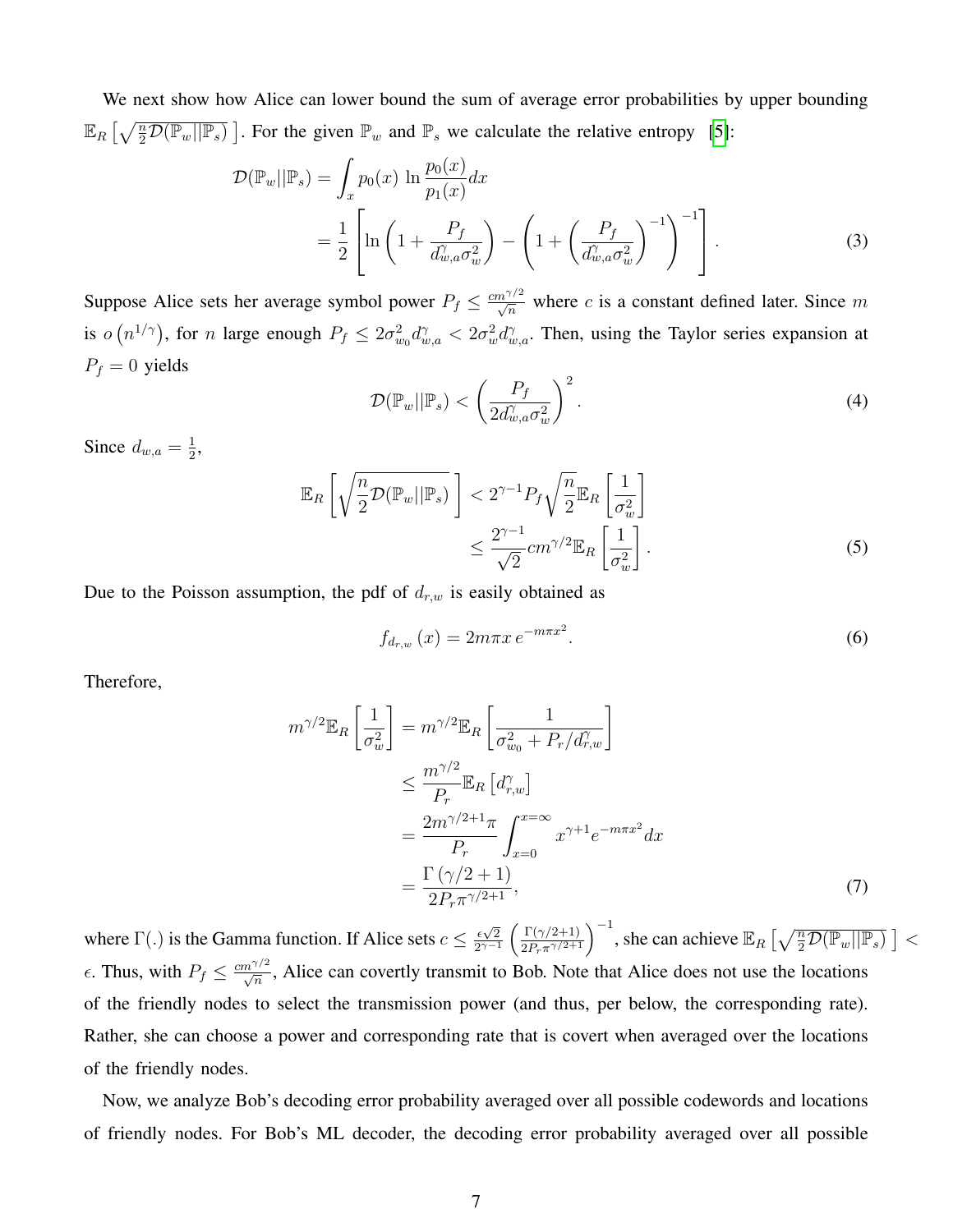codewords conditioned on  $\sigma_b^2 = \sigma_{b_0}^2 + \frac{P_r}{d_{b_0}}$  $\frac{P_r}{d_{r,b}^{\gamma}}$  where  $d_{r,b}$  is the distance from Bob to the relay closest to Willie, is upper bounded using (5)-(9) in [\[5\]](#page-15-4):

<span id="page-7-4"></span><span id="page-7-0"></span>
$$
\mathbb{P}_e\left(\sigma_b^2\right) \le 2^{nR - \frac{n}{2}\log_2\left(1 + \frac{P_f}{2\sigma_b^2}\right)} \\
= 2^{nR - \frac{n}{2}\log_2\left(1 + \frac{cm^{\gamma/2}}{2\sqrt{n}\sigma_b^2}\right)}.\n\tag{8}
$$

If the rate is set to  $R = \frac{\rho}{2}$  $\frac{\rho}{2} \log_2$  $\left(1+\frac{cm^{\gamma/2}}{2\sqrt{n}\left(\sigma^2_{b_0}+4^{\gamma}P_r\right)}\right)$  $\setminus$ ,  $0 < \rho < 1$ ,

$$
\mathbb{P}_{e}\left(\sigma_{b}^{2} | d_{r,b} > \frac{1}{4}\right) \leq 2^{-\left(1-\rho\right)\frac{n}{2}\log_{2}\left(1+\frac{cm^{\gamma/2}}{2\sqrt{n}\left(\sigma_{b_{0}}^{2}+4\gamma P_{r}\right)}\right)} = \left(1+\frac{cm^{\gamma/2}}{2\sqrt{n}\left(\sigma_{b_{0}}^{2}+4\gamma P_{r}\right)}\right)^{-\left(1-\rho\right)\frac{n}{2}}
$$

$$
\leq \left(1+\frac{cm^{\gamma/2}\sqrt{n}(1-\rho)}{4\left(\sigma_{b_{0}}^{2}+4\gamma P_{r}\right)}\right)^{-1}.
$$
\n(9)

where [\(9\)](#page-7-0) is due to  $(1+x)^r \le (1-rx)^{-1}$  for any  $r < 0$  and  $x > 0$ . The expected value of  $\mathbb{P}_e(\sigma_b^2)$  over all possible values of the distance of the closest friendly node to Willie is:

$$
\mathbb{P}_e = \mathbb{E}_R \left[ \mathbb{P}_e \left( \sigma_b^2 \right) \right] = \mathbb{E}_R \left[ \mathbb{P}_e \left( \sigma_b^2 \right) \middle| d_{r,b} \le \frac{1}{4} \right] \mathbb{P} (d_{r,b} \le \frac{1}{4}) \n+ \mathbb{E}_R \left[ \mathbb{P}_e \left( \sigma_b^2 \right) \middle| d_{r,b} > \frac{1}{4} \right] \mathbb{P} (d_{r,b} > \frac{1}{4})
$$
\n(10)

Consider

<span id="page-7-1"></span>
$$
\mathbb{E}_R \left[ \mathbb{P}_e \left( \sigma_b^2 \right) \middle| d_{r,b} \le \frac{1}{4} \right] \mathbb{P} \left( d_{r,b} \le \frac{1}{4} \right) \le \mathbb{P} \left( d_{r,b} \le \frac{1}{4} \right) \\
\le \mathbb{P} \left( d_{r,w} > \frac{1}{4} \right) \\
= e^{-\pi m \left( \frac{1}{4} \right)^2} \tag{11}
$$

Next, consider the term in [\(10\)](#page-7-1):

<span id="page-7-3"></span><span id="page-7-2"></span>
$$
\mathbb{E}_{R}\left[\mathbb{P}_{e}\left(\sigma_{b}^{2}\right)\middle|d_{rb} > \frac{1}{4}\right] \mathbb{P}\left(d_{rb} > \frac{1}{4}\right)
$$
\n
$$
\leq \mathbb{E}_{R}\left[\mathbb{P}_{e}\left(\sigma_{b}^{2}\right)\middle|d_{rb} > \frac{1}{4}\right]
$$
\n
$$
\leq \mathbb{E}_{R}\left[\mathbb{P}_{e}\left(\sigma_{b}^{2}\right)\middle|d_{rb} = \frac{1}{4}\right]
$$
\n
$$
=\left(1 + \frac{c(1-\rho)m^{\gamma/2}\sqrt{n}}{4\left(\sigma_{b_{0}}^{2} + 4^{\gamma}P_{r}\right)}\right)^{-1}.
$$
\n(13)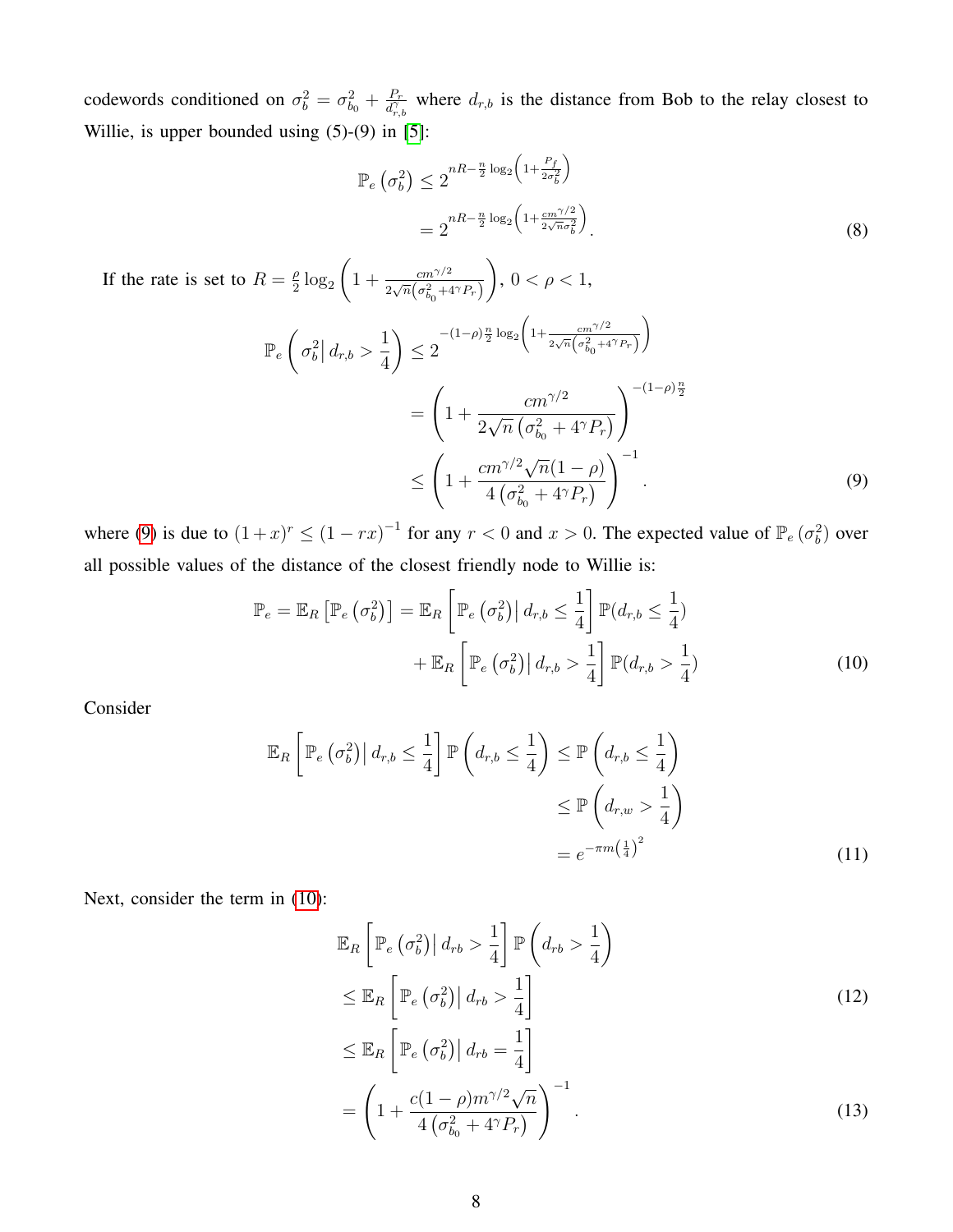Thus, by Eqs. [\(10\)](#page-7-1), [\(11\)](#page-7-2), [\(12\)](#page-7-3),  $\lim_{m\to\infty} \mathbb{P}_e = 0$  and, for any  $0 < \zeta < 1$ ,  $\mathbb{P}_e < \zeta$ .

Now, we calculate the average number of bits that Bob can receive. Since m is  $o(n^{1/\gamma})$ , for n large enough  $\frac{cm^{\gamma/2}}{2\sqrt{n}} < 2\sigma_b^2$ . Based on the fact that for any  $0 < x < 1$ ,  $\log_2(1+x) \ge x$ 

<span id="page-8-0"></span>
$$
nR \ge \frac{\sqrt{n}\rho cm^{\gamma/2}}{4\left(\sigma_{b_0}^2 + 4^{\gamma}P_r\right)}.\tag{14}
$$

Thus, Bob receives  $\mathcal{O}(m^{\gamma/2}\sqrt{n})$  bits in *n* channel uses.

*(Converse)* Suppose Willie uses a power detector on his collection of observations  $\left\{y_i^{(w)}\right\}$  $\binom{w}{i}$ to form  $S=\frac{1}{n}$  $\frac{1}{n}\sum_{i=1}^n \left(y_i^{(w)}\right)$  $\binom{w}{i}^2$  and performs a hypothesis test based on the comparison of S to a threshold t. When  $H_0$  is true [\[5\]](#page-15-4)

$$
\mathbb{E}[S] = \sigma_w^2 \tag{15}
$$

$$
\text{Var}[S] = \frac{2\sigma_w^4}{n} \tag{16}
$$

When  $H_1$  is true

$$
\mathbb{E}[S] = \sigma_w^2 + P_k \tag{17}
$$

$$
\text{Var}[S] = \frac{4P_k \sigma_w^2 + 2\sigma_w^4}{n} \tag{18}
$$

where  $P_k$  is the power of the codeword sent by Alice. If  $S < \sigma_w^2 + t$ , Willie accepts  $H_0$ ; otherwise, he accepts  $H_1$ . Bounding  $\mathbb{P}_{FA}$  by using Chebyshev's inequality yields [\[5\]](#page-15-4):

$$
\mathbb{P}_{FA} \le \frac{2\sigma_w^4}{nt^2} \tag{19}
$$

Therefore

$$
\mathbb{E}_{R}[\mathbb{P}_{FA}] = \mathbb{E}_{R} [\mathbb{P}_{FA} | d_{r,w} \leq \eta_{1}] \mathbb{P}(d_{r,w} \leq \eta_{1}) \n+ \mathbb{E}_{R} [\mathbb{P}_{FA} | d_{r,w} > \eta_{1}] \mathbb{P}(d_{r,w} > \eta_{1}) \n\leq \mathbb{P}(d_{r,w} \leq \eta_{1}) + \mathbb{E}_{R} [\mathbb{P}_{FA} | d_{r,w} > \eta_{1}] \n\leq \left(1 - e^{-m\pi\eta_{1}^{2}}\right) + \frac{2\left(\sigma_{w_{0}}^{2} + \frac{P_{r}}{\eta_{1}^{2}}\right)^{2}}{nt^{2}}
$$
\n(20)

 $\forall \eta_1 > 0$ . Let Willie choose threshold  $t = \frac{2\sqrt{n}}{\sqrt{n}}$  $\frac{2\sqrt{2}}{\sqrt{n\lambda}}\left(\sigma_{w_0}^2+\frac{P_r}{\eta_1^\gamma}\right)$  $\overline{\eta_1^{\gamma}}$ where  $\eta_1 < \sqrt{\frac{\ln \left(\frac{4}{4-\lambda}\right)}{m \pi}}$  $\frac{(4-\lambda)}{m\pi}$ . Then

$$
\mathbb{E}_R[\mathbb{P}_{FA}] < \left(1 - \left(1 - \frac{\pi}{4}\right)\right) + \frac{2n\lambda}{8n} = \frac{\lambda}{2} \tag{21}
$$

In addition, Willie can upper bound  $\mathbb{P}_{MD}$  by (16) in [\[5\]](#page-15-4)

$$
\mathbb{P}_{MD} \le \frac{4P_k\sigma_w^2 + 2\sigma_w^4}{n\left(P_k - t\right)^2} \tag{22}
$$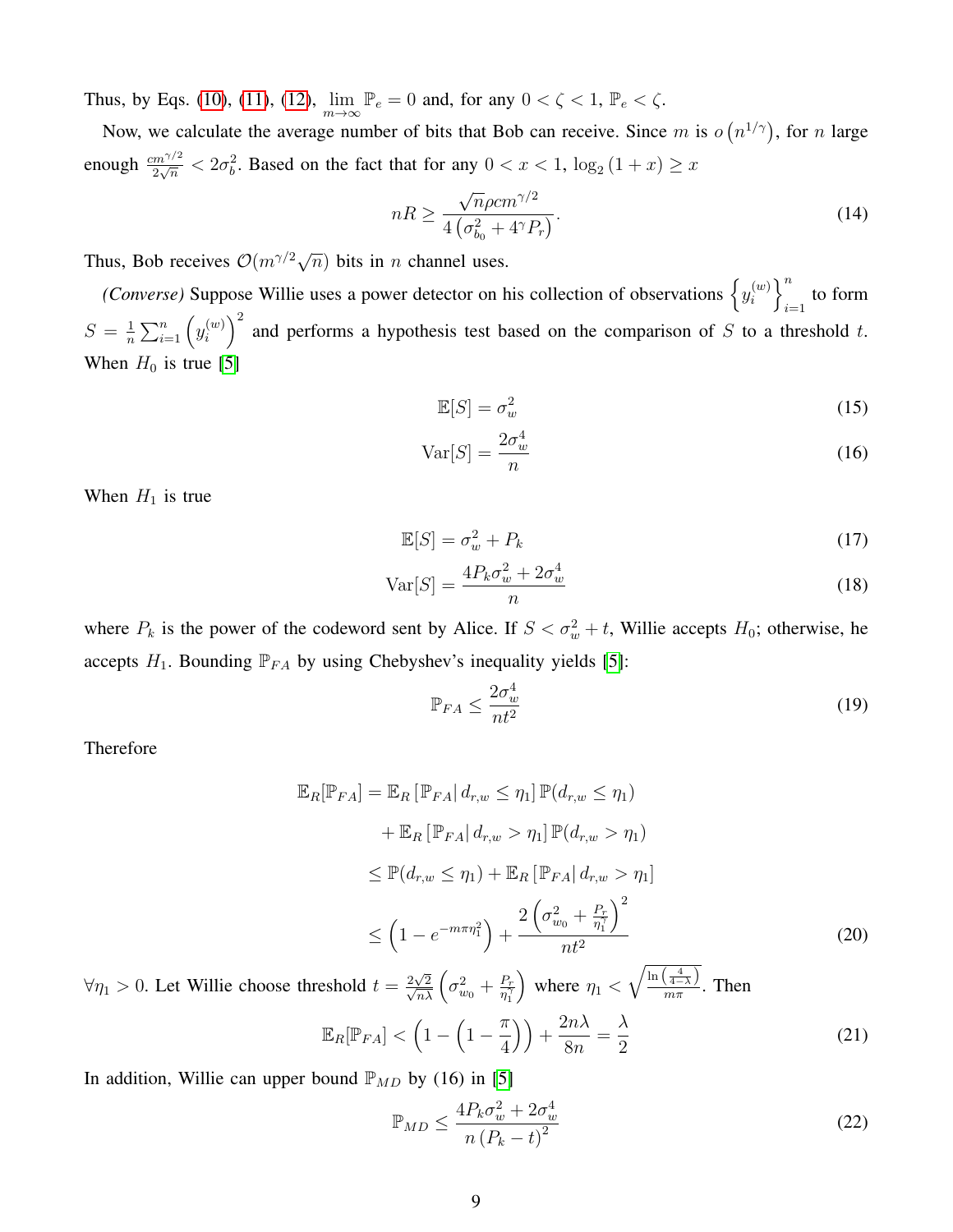Therefore

$$
\mathbb{E}_{R}[\mathbb{P}_{MD}] = \mathbb{E}_{R} [\mathbb{P}_{MD} | d_{rw} \leq \eta_{2}] \mathbb{P}(d_{rw} \leq \eta_{2}) \n+ \mathbb{E}_{R} [\mathbb{P}_{MD} | d_{rw} > \eta_{2}] \mathbb{P}(d_{rw} > \eta_{2}) \n\leq \mathbb{P}(d_{rw} \leq \eta_{2}) + \mathbb{E}_{R} [\mathbb{P}_{MD} | d_{rw} > \eta_{2}] \n\leq \left(1 - e^{-m\pi\eta_{2}^{2}}\right) + \frac{4P_{k} \left(\sigma_{w_{0}}^{2} + \frac{P_{r}}{\eta_{2}^{2}}\right)}{n \left(P_{k} - t\right)^{2}} \n+ \frac{2 \left(\sigma_{w_{0}}^{2} + \frac{P_{r}}{\eta_{2}^{2}}\right)^{2}}{n \left(P_{k} - t\right)^{2}}
$$
\n(23)

 $\forall \eta_2 > 0$ . We now set  $\eta_2 =$  $\sqrt{\ln\left(\frac{2}{2-\lambda+\lambda'}\right)}$  $\frac{12}{m\pi}$ , where  $0 < \lambda' < \lambda$ . Since m is  $o(n^{1/\gamma})$  and t is  $\Theta\left(\frac{m^{\gamma/2}}{\sqrt{n}}\right)$ , if Alice sets her average symbol power  $P_k = \omega \left( \frac{m^{\gamma/2}}{\sqrt{n}} \right)$ , then there exists  $n_0 > 0$  s.t.  $\forall n > n_0(\lambda')$ 

$$
\mathbb{E}_R[\mathbb{P}_{MD}] \le \frac{\lambda - \lambda'}{2} + \frac{\lambda'}{2} = \frac{\lambda}{2}
$$

Therefore  $\frac{\lambda}{2}$  and  $\mathbb{P}_{FA} + \mathbb{P}_{MD} < \lambda$  for any  $\lambda > 0$ .

Thus, to avoid detection for a given codeword, Alice must set the power of that codeword to  $P_U$  =  $O\left(\frac{m^{\gamma/2}}{\sqrt{n}}\right)$ . Suppose that Alice's codebook contains a fraction  $\xi > 0$  of codewords with power  $P_{\mathcal{U}} =$  $O\left(\frac{m^{\gamma/2}}{\sqrt{n}}\right)$ . Bob's decoding error probability of such low power codewords is lower bounded by (Eq. (20) in [\[5\]](#page-15-4))

$$
\mathbb{P}_e^{\mathcal{U}} \ge 1 - \frac{\frac{P_{\mathcal{U}}}{2\sigma_b^2} + \frac{1}{n}}{\frac{\log_2 \xi}{n} + R} \tag{24}
$$

Since Alice's rate is  $R = \omega \left( \frac{m^{\gamma/2}}{\sqrt{n}} \right)$  bits/symbol,  $\lim_{n,m \to \infty}$  $\mathbb{P}_{e}^{\mathcal{U}}$  is bounded away from zero.  $\Box$ 

**Theorem 2.** When friendly nodes are distributed such that  $m = o(n^{1/\gamma})$  and  $m = w(1)$ , and there is just one warden (Willie) located randomly and uniformly over the unit square shown in Fig. [1,](#page-3-0) Alice can reliably and covertly transmit  $\mathcal{O}(m^{\gamma/2}\sqrt{n})$  bits to Bob over *n* uses of the channel.

*Proof.* Construction: We use the same construction and strategy as in Theorem 1.

Analysis: By Eqs. [\(2\)](#page-5-0) and [\(4\)](#page-6-0)

$$
\mathbb{E}_{R,W}[\mathbb{P}_{FA} + \mathbb{P}_{MD}|d_{w,a} > \psi]
$$
\n
$$
\geq 1 - \sqrt{\frac{n}{2}} \mathbb{E}_{R,W} \left[ \frac{P_f}{2\sigma_w^2 d_{w,a}^{\gamma}} \middle| d_{w,a} > \psi \right]
$$
\n(25)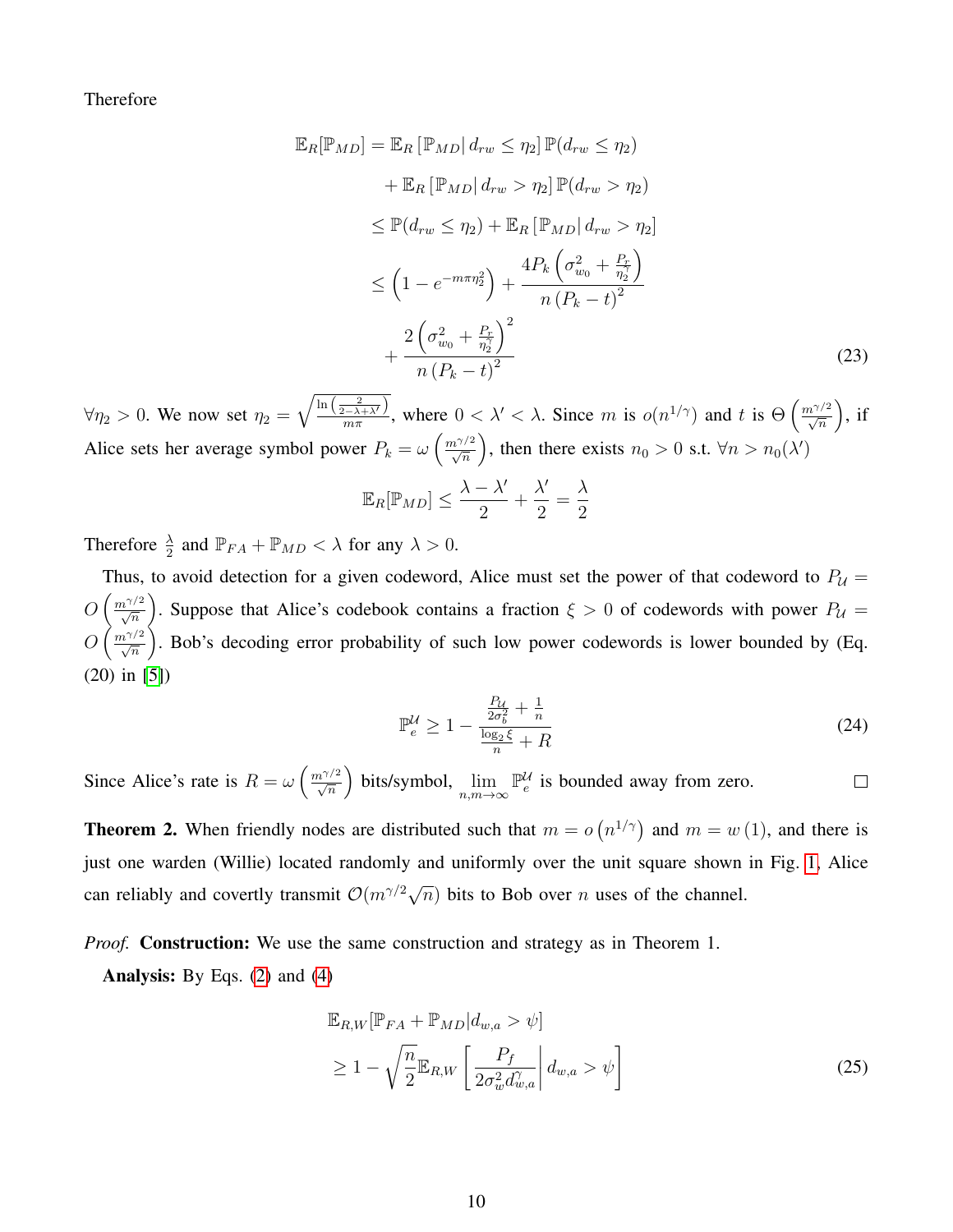where  $\mathbb{E}_{R,W}$  denotes the expectation over all locations of friendly nodes and Willie and  $\psi$  is a parameter such that  $0 < \psi < \frac{1}{2}$ . Suppose Alice sets  $P_f \leq \frac{cm^{\gamma/2}}{\sqrt{n}}$  where c is a constant defined later. Therefore,

$$
\mathbb{E}_{R,W} \left[ \mathbb{P}_{FA} + \mathbb{P}_{MD} | d_{w,a} > \psi \right]
$$
\n
$$
\geq 1 - \frac{c}{2\sqrt{2}} \mathbb{E}_{R,W} \left[ \frac{m^{\gamma/2}}{\sigma_w^2 d_{w,a}^{\gamma}} \middle| d_{w,a} > \psi \right]
$$
\n
$$
\geq 1 - \frac{c}{2\sqrt{2}\psi^{\gamma}} \mathbb{E}_{R,W} \left[ \frac{m^{\gamma/2}}{\sigma_w^2} \middle| d_{w,a} > \psi \right],
$$
\n(26)

As in Eq. [\(7\)](#page-6-1),  $\mathbb{E}_{R,W}$   $\left[ \frac{m^{\gamma/2}}{\sigma^2} \right]$  $\overline{\sigma_w^2}$   $d_{w,a}$  >  $\psi$   $\left] \leq \frac{\Gamma(\gamma/2+1)}{2P_r \pi^{\gamma/2+1}}$ . Therefore,

$$
\mathbb{E}_{R,W} \left[ \mathbb{P}_{FA} + \mathbb{P}_{MD} \right] d_{w,a} > \psi \right] \ge 1 - \frac{c \Gamma \left( \gamma/2 + 1 \right)}{4\sqrt{2} \psi^{\gamma} P_r \pi^{\gamma/2 + 1}},\tag{27}
$$

Since  $\psi \leq \frac{1}{2}$  $\frac{1}{2}$ ,  $\mathbb{P}(d_{w,a} > \psi) = 1 - \pi \frac{\psi^2}{2}$  $\frac{b^2}{2}$ . The law of total expectation yields

$$
\mathbb{E}_{R,W}[\mathbb{P}_{FA} + \mathbb{P}_{MD}]
$$
\n
$$
\geq \mathbb{E}_{R,W}[\mathbb{P}_{FA} + \mathbb{P}_{MD}|d_{w,a} > \psi] \mathbb{P}(d_{w,a} > \psi)
$$
\n
$$
\geq \left(1 - \frac{c\Gamma(\gamma/2 + 1)}{4\sqrt{2}\psi^{\gamma}P_r\pi^{\gamma/2+1}}\right)\left(1 - \pi\frac{\psi^2}{2}\right)
$$
\n
$$
\geq \left(1 - \frac{c\Gamma(\gamma/2 + 1)}{4\sqrt{2}\psi^{\gamma}P_r\pi^{\gamma/2+1}} - \pi\frac{\psi^2}{2}\right)
$$
\n(28)

Now, first choosing  $\psi = \sqrt{\frac{2\epsilon}{\pi}}$  $\frac{\overline{2\epsilon}}{\pi}$  and then  $c = \epsilon \left( \frac{\Gamma(\gamma/2+1)}{4\sqrt{2}\psi^{\gamma}P_{r}\pi^{\gamma}} \right)$  $\frac{\Gamma(\gamma/2+1)}{4\sqrt{2}\psi^\gamma P_r\pi^{\gamma/2+1}}\Big)^{-1},\ \mathbb{E}_{R,W}[\mathbb{P}_{FA}+\mathbb{P}_{MD}]\geq 1-\epsilon\,\,\text{for any}\,\,$  $\epsilon > 0$  as long as  $P_f = \mathcal{O}$  $\sqrt{ }$  $\overline{1}$  $m^{\gamma/2}$ √  $\overline{n}$  $\setminus$  $\cdot$ 

Next, we analyze Bob's ML decoder. The law of total expectation yields

<span id="page-10-0"></span>
$$
\mathbb{P}_e = \mathbb{E}_{R,W}[\mathbb{P}_e(\sigma_b^2, d_{w,a}^2)]
$$
  
\n
$$
\leq \mathbb{E}_{R,W}[\mathbb{P}_e(\sigma_b^2, d_{w,a}^2)|d_{r,b} > \phi]
$$
  
\n
$$
+ \mathbb{P}(d_{r,b} \leq \phi)
$$
\n(29)

where  $d_{r,b}$  is the distance between Bob and the closest friendly node to Willie, and  $0 < \phi \leq 1$ . If the rate is set to  $R = \frac{\rho}{2}$  $\frac{\rho}{2} \log_2$  $\left(1+\frac{cm^{\gamma/2}}{2\sqrt{n}\left(\sigma^2_{b_0}+\frac{P_r}{\phi^\gamma}\right)}\right)$  $\setminus$ , when  $0 < \rho < 1$ , by [\(9\)](#page-7-0), the first term on the RHS of Eq. [\(29\)](#page-10-0) is:

$$
\mathbb{E}_{R,W}[\mathbb{P}_e(\sigma_b^2, d_{w,a}^2)|d_{r,b} > \phi] \le \left(1 + \frac{c(1-\rho)m^{\gamma/2}\sqrt{n}}{4(\sigma_{b_0}^2 + \frac{P_r}{\phi^{\gamma}})}\right)^{-1}
$$
(30)

Since  $m = o(n^{1/\gamma})$ ,  $\lim_{m,n \to \infty} \mathbb{E}_{R,W}[\mathbb{P}_e(\sigma_b^2, d_{w,a}^2)|d_{r,b} > \phi] = 0$ . Now, consider  $\mathbb{P}(d_{r,b} \leq \phi)$ . Since  $\{d_{r,b} \leq \phi\}$  $\{\phi\} \subset \{\{d_{w,b} \leq 2\phi\} \cup \{d_{r,w} \geq \phi\}\}\,$ ,  $\mathbb{P}(d_{r,b} \leq \phi) \leq \mathbb{P}(d_{w,b} \leq 2\phi) + \mathbb{P}(d_{r,w} \geq \phi)$ . As  $m \to \infty$ ,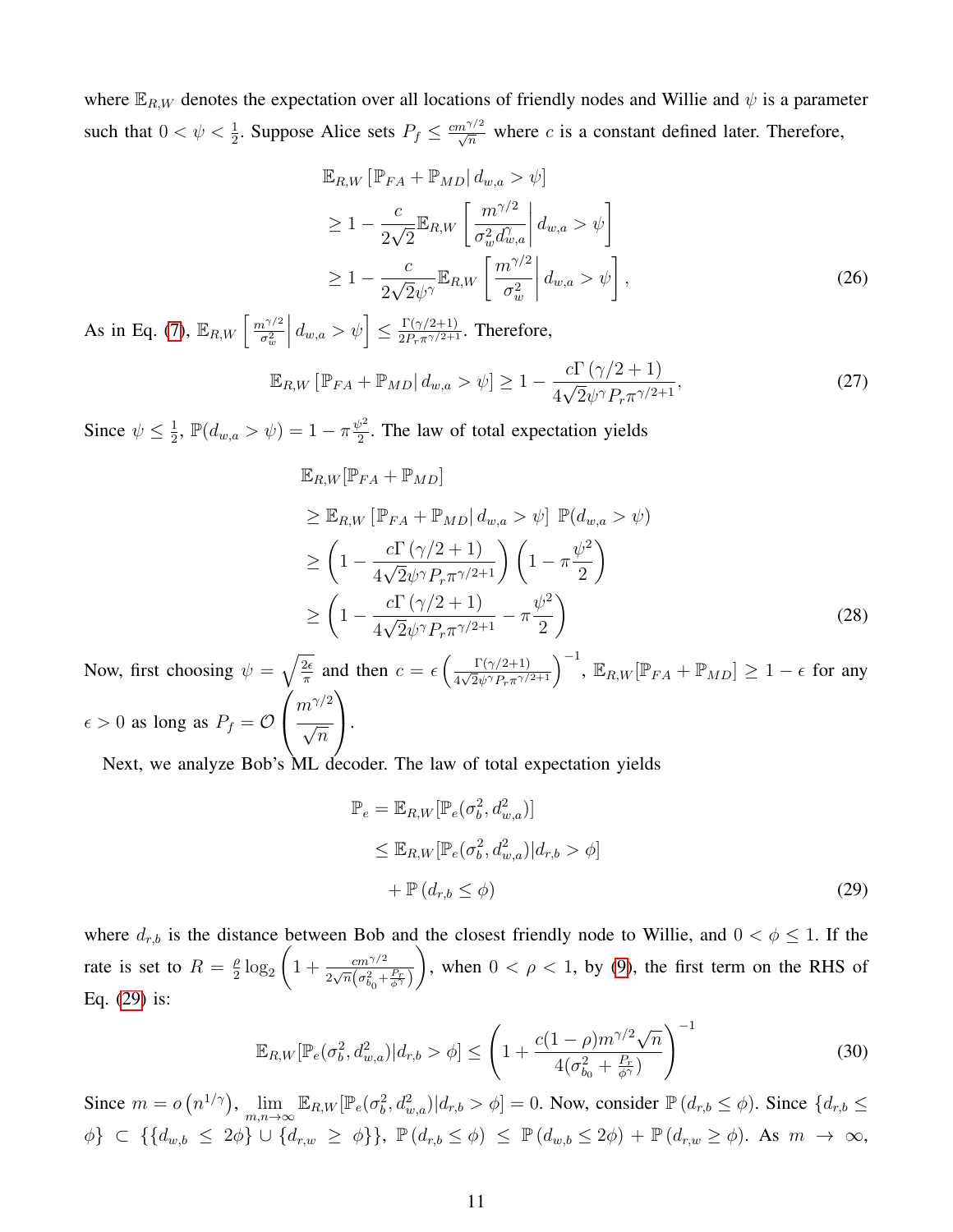$\mathbb{P}(d_{r,w} \ge \phi) \to 0$  and thus the right side approaches  $2\pi\phi^2$ . Thus, setting  $\phi = \sqrt{\frac{\zeta}{2\pi}}$  means  $\lim_{m,n \to \infty} \mathbb{P}_e < \zeta$ for any  $0 < \zeta < 1$ .

Next, we calculate the average number of bits that Bob can receive. Similar to the approach that  $\frac{\sqrt{n}\rho cm^{\gamma/2}}{4(\sigma_{b_0}^2 + \frac{P_r}{\phi\gamma})}$ . Thus, Bob receives  $\mathcal{O}(m^{\gamma/2}\sqrt{n})$  bits in n  $\sqrt{n}\rho cm^{\gamma/2}$ leads to Eq. [\(14\)](#page-8-0), we can easily show that  $nR \geq$ channel uses.  $\Box$ 

# <span id="page-11-0"></span>IV. COVERT COMMUNICATION IN THE PRESENCE A MULTIPLE COLLABORATING WARDENS

In this section, we consider case when there are  $N_w$  collaborating Willies located independently in the 1 by 1 square.

**Theorem 3.** When friendly nodes are distributed such that  $m = o(n^{1/\gamma})$  and  $m = \omega(1)$  and  $N_w =$  $\mathcal{O}\left(m^{\frac{\gamma}{\gamma+2}}\right)$  collaborating Willies are uniformly and independently distributed over the unit square shown in Fig. [1,](#page-3-0) Alice can reliably and covertly transmit  $\mathcal{O}\left(\frac{m^{\gamma/2}\sqrt{n}}{N^{2+\gamma}}\right)$  $N_w^{2+\gamma}$ ) bits to Bob over *n* uses of the channel.

*Proof.* Construction: The codebook construction is same as that in Theorem 1. Analogously to the constructions of Theorems 1 and 2, Alice and Bob's strategy is to turn on the closest friendly node to each Willie and keep all other friendly nodes off, whether Alice is transmitting or not.

Analysis: When Willie applies the optimal hypothesis test, Pinsker's Inequality (Lemma 11.6.1 in [\[17\]](#page-16-1)) yields [\[5\]](#page-15-4)

<span id="page-11-2"></span>
$$
\mathbb{P}_{FA} + \mathbb{P}_{MD} \ge 1 - \sqrt{\frac{1}{2} \mathcal{D}(\mathbb{P}_1 || \mathbb{P}_0)}.
$$
\n(31)

Here,  $\mathbb{P}_0$  and  $\mathbb{P}_1$  are the joint probability distributions of Willies' channels observations for the  $H_0$ and  $H_1$  hypotheses respectively; in other words

$$
\mathbb{P}_0 = [\mathbb{P}_0^{(w_1)^T} \mathbb{P}_0^{(w_2)^T} \dots \mathbb{P}_0^{(w_{N_w})^T}]^T
$$
\n(32)

<span id="page-11-1"></span>
$$
\mathbb{P}_1 = [\mathbb{P}_1^{(w_1)^T} \mathbb{P}_1^{(w_2)^T} \dots \mathbb{P}_1^{(w_{N_w})^T}]^T
$$
\n(33)

where  $\mathbb{P}_0^{(w_k)}$  $\binom{w_k}{0}$  is the vector probability distribution of the channel observation of Willie  $W_k$  ( $1 \le k \le N_w$ ) when  $H_0$  is true and includes n elements with the same probability distribution  $\mathbb{P}_{w_k} = \mathcal{N}(0, \sigma_{w_k}^2)$ . In addition,  $\mathbb{P}_1^{(w_k)}$  $\binom{w_k}{1}$  is the channel observation of Willie  $W_k$  when  $H_1$  is true and includes n elements, each with the same probability distribution  $\mathbb{P}_{w_k} = \mathcal{N}(0, \sigma_{w_k}^2 + \frac{P_f}{d_{w_k}})$  $\frac{F_f}{d_{w_k,a}^{\gamma}}\big).$ 

The relative entropy between two multivariate normal distributions  $\mathbb{P}_1$  and  $\mathbb{P}_0$  is given by [\[18\]](#page-16-2):

$$
\mathcal{D}(\mathbb{P}_1||\mathbb{P}_0) = \frac{1}{2} \left( \text{tr} \left( \Sigma_0^{-1} \Sigma_1 \right) + \left( \mu_0 - \mu_1 \right)^\top \Sigma_0^{-1} \left( \mu_0 - \mu_1 \right) - \text{dim} \left( \Sigma_0 \right) - \ln \left( \frac{|\Sigma_1|}{|\Sigma_0|} \right) \right) \tag{34}
$$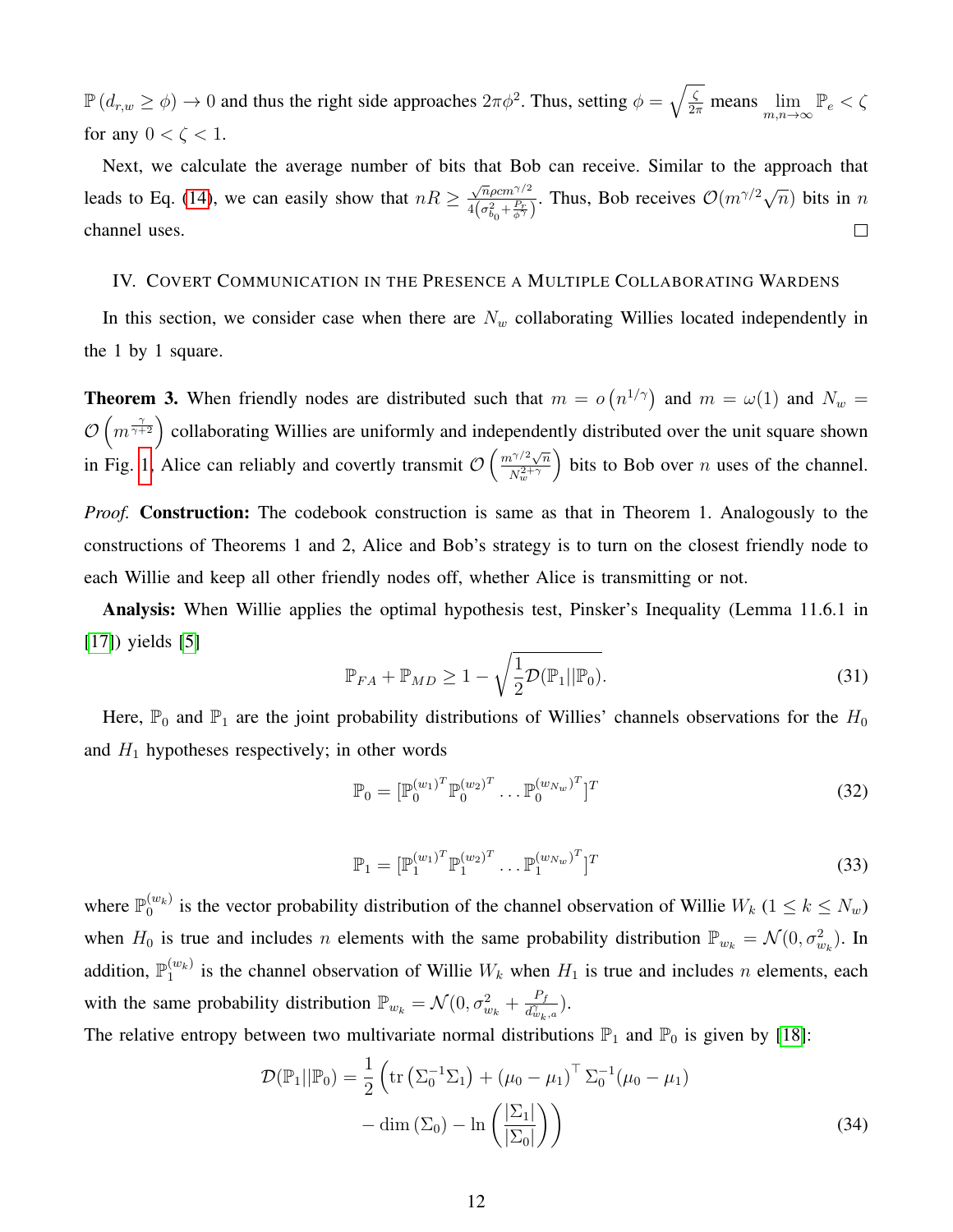where  $tr(.)$ ,  $|.|$ , and  $dim(.)$  denote the trace, determinant and dimension of a square matrix respectively,  $\mu_0 = 0$ ,  $\mu_1 = 0$  are the mean vectors, and  $\Sigma_0$ ,  $\Sigma_1$  are nonsingular covariance matrices of  $\mathbb{P}_0$  and  $\mathbb{P}_1$ respectively and are given by

$$
\Sigma_0 = S \otimes I_{n \times n} \tag{35}
$$

$$
\Sigma_1 = (S + P_f U U^T) \otimes I_{n \times n} \tag{36}
$$

where  $S = diag(\sigma_{w_1}^2, ..., \sigma_{w_{N_w}}^2)$ ,  $\otimes$  denotes the Kronecker product between two matrices,  $I_{n \times n}$  is the identity matrix of size n, and U is a column vector of size  $N_w$  given by

$$
U = \begin{bmatrix} \frac{1}{d_{w_1,a}^{\gamma/2}} & \frac{1}{d_{w_2,a}^{\gamma/2}} & \dots & \frac{1}{d_{w_{N_w},a}^{\gamma/2}} \end{bmatrix}^T
$$
 (37)

Next, we calculate the relative entropy in  $(34)$ . The first term of the RHS of  $(34)$  is:

$$
\text{tr}\left(\Sigma_0^{-1}\Sigma_1\right) = n \sum_{k=1}^{N_w} \frac{1}{\sigma_{w_k}^2} \left(\sigma_{w_k}^2 + \frac{P_f}{d_{w_k, a}^{\gamma}}\right)
$$
\n
$$
= n N_w + n \sum_{k=1}^{N_w} \frac{P_f}{d_{w_k, a}^{\gamma} \sigma_{w_k}^2} \tag{38}
$$

Then,

<span id="page-12-0"></span>
$$
|\Sigma_0| = |S \otimes I_{n \times n}|
$$
  
\n
$$
= |S|^n |I_{n \times n}|^{N_w}
$$
  
\n
$$
= |S|^n
$$
  
\n
$$
= \left(\prod_{k=1}^{N_w} \sigma_{w_k}^2\right)^n.
$$
  
\n(40)  
\n18 **Supper product property presented in [10]. Because each**

where [\(39\)](#page-12-0) is due to the determinant of the kronecker product property presented in [\[19\]](#page-16-3). Because each of the Willies has non-zero noise variance, S is nonsingular. Therefore,

$$
|\Sigma_{1}| = |S + P_{f}UU^{T}|^{n} |I_{n \times n}|^{N_{w}}
$$
  
\n
$$
= |S + P_{f}UU^{T}|^{n}
$$
  
\n
$$
= |S|^{n} |I + P_{f}S^{-1}UU^{T}|^{n}
$$
  
\n
$$
= |S|^{n} (1 + P_{f}U^{T}S^{-1}U)^{n}
$$
\n(41)

<span id="page-12-1"></span>
$$
= |\Sigma_0| \left( 1 + \sum_{k=1}^{N_w} \frac{P_f}{d_{w_k, a}^{\gamma} \sigma_{w_k}^2} \right)^n \tag{42}
$$

where step [\(41\)](#page-12-1) is due to Lemma 1.1 in [\[20\]](#page-16-4). Therefore,

$$
\ln\left(\frac{|\Sigma_1|}{|\Sigma_0|}\right) = n \ln\left(1 + \sum_{k=1}^{N_w} \frac{P_f}{d_{w_k, a}^{\gamma} \sigma_{w_k}^2}\right).
$$
\n(43)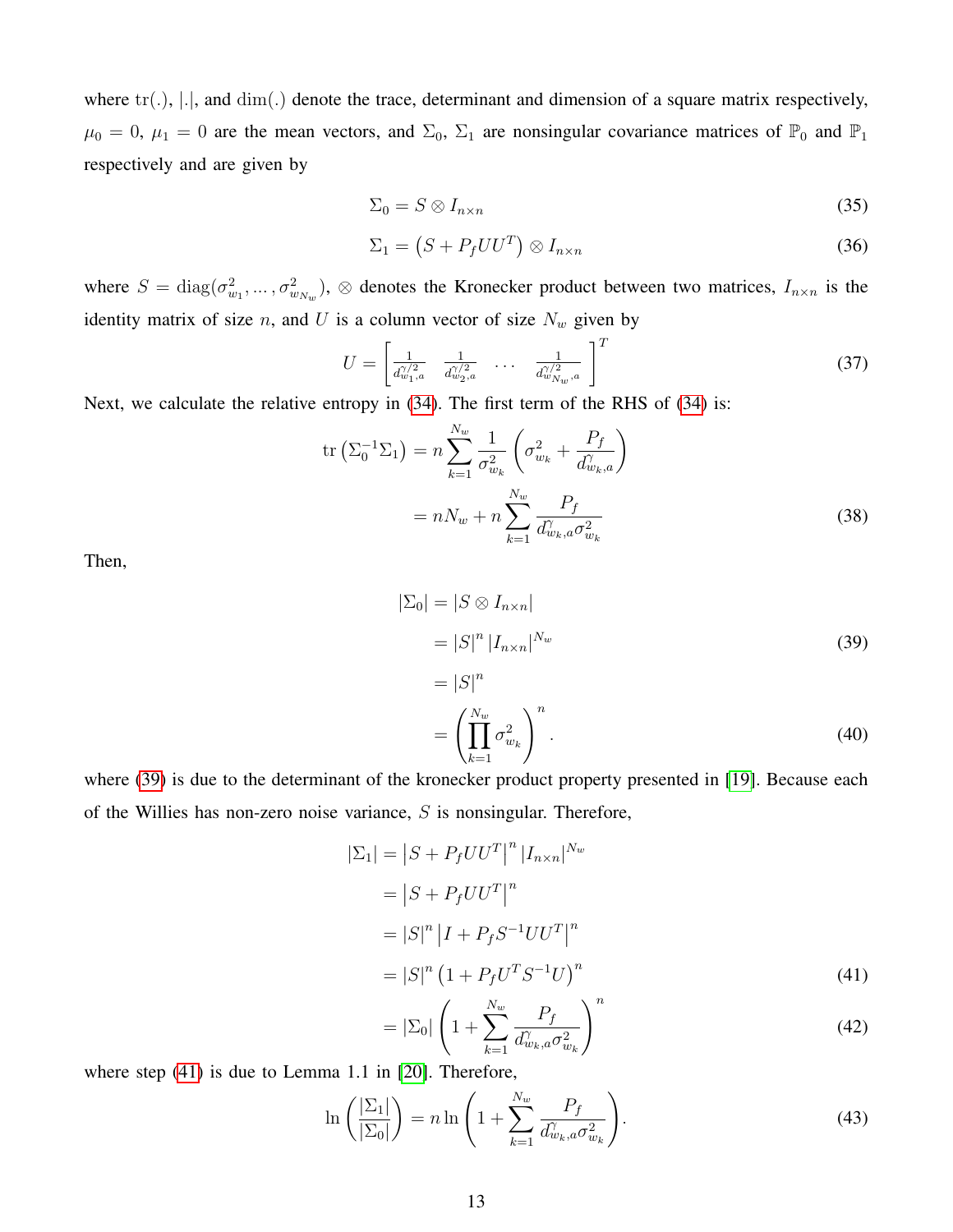Thus,

$$
\mathcal{D}(\mathbb{P}_1||\mathbb{P}_0) = \frac{n}{2} \left( \sum_{k=1}^{N_w} \frac{P_f}{d_{w_k, a}^{\gamma} \sigma_{w_k}^2} - \ln\left(1 + \sum_{k=1}^{N_w} \frac{P_f}{d_{w_k, a}^{\gamma} \sigma_{w_k}^2}\right) \right). \tag{44}
$$

Suppose Alice sets her average symbol power  $P_f \leq \frac{cm^{\gamma/2}}{\sqrt{n}N_w}$  where c is a constant defined later. Since  $m = o(n^{1/\gamma})$ , for *n* large enough  $\sum_{k=1}^{N_w}$  $P_f$  $\frac{P_f}{d_{w_k,a}^{\gamma}\sigma_{w_k}^2} < 1$ . Therefore

<span id="page-13-0"></span>
$$
\mathcal{D}(\mathbb{P}_1||\mathbb{P}_0) \leq \frac{n}{4} \left( \sum_{k=1}^{N_w} \frac{P_f}{d_{w_k, a}^{\gamma} \sigma_{w_k}^2} \right)^2.
$$
\n(45)

as long as  $d_{w_k,a} > \kappa$  for all k. Assume Q is the event that  $d_{w_k,a} > \kappa$  for all k where  $0 < \kappa < \frac{1}{2}$ . By Eqs. [\(31\)](#page-11-2) and [\(45\)](#page-13-0)

$$
\mathbb{E}_{R,W} \left[ \mathbb{P}_{FA} + \mathbb{P}_{MD} | Q \right]
$$
\n
$$
\geq 1 - \mathbb{E}_{R,W} \left[ \frac{1}{2} \sqrt{\frac{n}{2}} \sum_{k=1}^{N_w} \frac{P_f}{d_{w_k, a}^{\gamma} \sigma_{w_k}^2} \middle| Q \right]
$$
\n
$$
\geq 1 - \frac{c}{2\sqrt{2}N_w} \mathbb{E}_{R,W} \left[ \sum_{k=1}^{N_w} \frac{m^{\gamma/2}}{d_{w_k, a}^{\gamma} \sigma_{w_k}^2} \middle| Q \right]
$$
\n
$$
\geq 1 - \frac{c}{2\sqrt{2}N_w \kappa^{\gamma}} \sum_{k=1}^{N_w} \mathbb{E}_{R,W} \left[ \frac{m^{\gamma/2}}{\sigma_{w_k}^2} \middle| Q \right]
$$
\n(46)

As we obtained in [\(7\)](#page-6-1),  $\mathbb{E}_{R,W} \left[ \frac{m^{\gamma/2}}{\sigma^2} \right]$  $\sigma^2_{w_k}$  $\left[d_{w_k,a} > \kappa\right] \leq \frac{\Gamma(\gamma/2+1)}{2P_r \pi^{\gamma/2+1}}$  for all k. Therefore,

$$
\mathbb{E}_{R,W} \left[ \mathbb{P}_{FA} + \mathbb{P}_{MD} | Q \right] \ge 1 - \frac{c \Gamma \left( \gamma / 2 + 1 \right)}{2 \sqrt{2} \kappa^{\gamma} 2 P_r \pi^{\gamma / 2 + 1}} \tag{47}
$$

Since  $\kappa < \frac{1}{2}$ ,  $\mathbb{P}(Q) = \left(1 - \frac{\pi \kappa^2}{2}\right)$  $\left(\frac{\kappa^2}{2}\right)^{N_w}$ . Then, the law of total expectation yields

$$
\mathbb{E}_{R,W}[\mathbb{P}_{FA} + \mathbb{P}_{MD}]
$$
\n
$$
\geq \mathbb{E}_{R,W}[\mathbb{P}_{FA} + \mathbb{P}_{MD}|Q] \mathbb{P}(Q)
$$
\n
$$
\geq \left(1 - \frac{c\Gamma(\gamma/2 + 1)}{2\sqrt{2}\kappa^{\gamma}2P_r\pi^{\gamma/2+1}}\right)\left(1 - \frac{\pi\kappa^2}{2}\right)^{N_w}
$$
\n
$$
\geq \left(1 - \frac{\pi\kappa^2}{2}\right)^{N_w} - \left(\frac{c\Gamma(\gamma/2 + 1)}{2\sqrt{2}\kappa^{\gamma}2P_r\pi^{\gamma/2+1}}\right).
$$
\n(48)

Thus, for any  $\epsilon > 0$  and  $N_w$ ,  $\kappa =$  $\sqrt{2}$  $\frac{2}{\pi}\left(1 - \left(1 - \frac{\epsilon}{2}\right) \right)$  $\left(\frac{\epsilon}{2}\right)^{\frac{1}{N_w}}$  and  $c = \frac{\epsilon}{2}$  $\frac{\epsilon}{2} \left( \frac{\Gamma(\gamma/2+1)}{4\sqrt{2}\kappa^{\gamma}P_r \pi^{\gamma/2}} \right)$  $\frac{\Gamma(\gamma/2+1)}{4\sqrt{2}\kappa^{\gamma}P_r\pi^{\gamma/2+1}}\Big)^{-1}$  yields  $\mathbb{E}_{R,W}[\mathbb{P}_{FA} +$  $\mathbb{P}_{MD} \ge 1 - \epsilon$  as long as  $P_f = \mathcal{O}$  $\sqrt{ }$  $\overline{1}$  $m^{\gamma/2}$  $\sqrt{n}N_w^{1+\gamma/2}$  $\setminus$  $\cdot$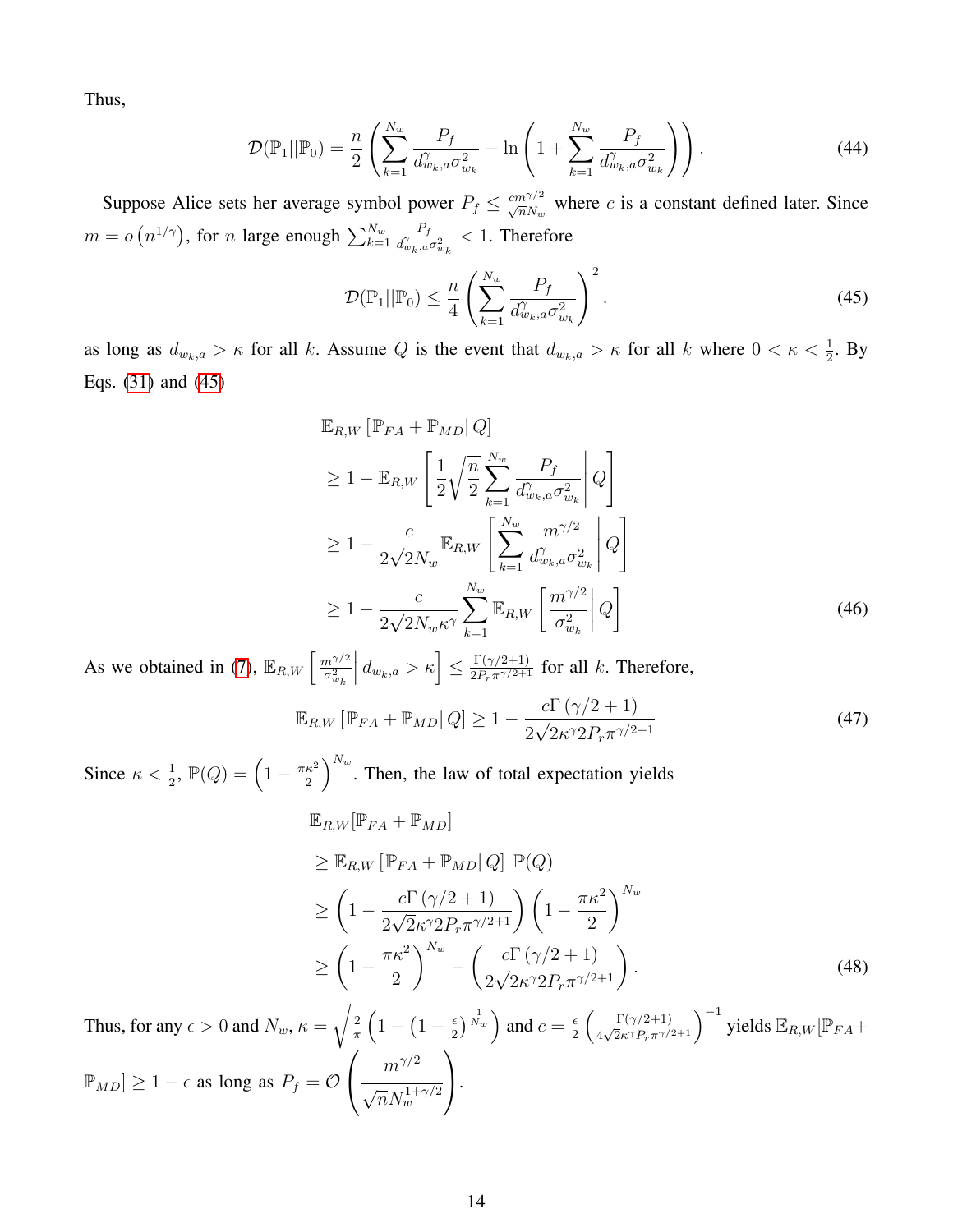Next, we analyze Bob's ML decoding error probability over all possible codewords as well as the locations of Willies and closest friendly node to each Willie. Bob's noise power is given by

<span id="page-14-0"></span>
$$
\sigma_b^2 \le \sigma_{b_0}^2 + \sum_{k=1}^{N_w} \frac{P_r}{d_{r_k, b}^2} \tag{49}
$$

where  $d_{r_k,b}$  is the distance between Bob and the closest friendly node to Willie  $W_k$ . Suppose G is the event that  $d_{r_k,b} > \delta$  for all k where  $0 \le \delta \le 1$ . Therefore

$$
\mathbb{P}_e = \mathbb{E}_{R,W}[\mathbb{P}_e(\sigma_b^2)]
$$
  
\n
$$
\leq \mathbb{E}_{R,W}[\mathbb{P}_e(\sigma_b^2) | G] + \mathbb{P}(\bar{G})
$$
\n(50)

Similar to what we did in [\(8\)](#page-7-4)-[\(9\)](#page-7-0), if the rate is set to  $R = \frac{\rho}{2}$  $\frac{\rho}{2} \log_2$  $\left(1+\frac{c_1 m^{\gamma/2}}{2N_w^{1+\gamma/2}\sqrt{n}\left(\sigma^2_{b_0}+N_w\frac{P_T}{\delta^{\gamma}}\right)}\right.$  $\setminus$ , where  $c_1 = cN_w^{\gamma/2}$  and  $0 < \rho < 1$ , the first term of the RHS of [\(50\)](#page-14-0) is

$$
\mathbb{E}_{R,W}[\mathbb{P}_e|G] \le \mathbb{E}_{R,W}[\mathbb{P}_e|d_{r_1,b} = \dots = d_{r_{N_w},b} = \delta]
$$
  
= 
$$
\left(1 + \frac{c_1(1-\rho)m^{\gamma/2}\sqrt{n}}{4N_w^{1+\gamma/2}\left(\sigma_{b_0}^2 + \frac{N_w P_r}{\delta^{\gamma}}\right)}\right)^{-1}.
$$
 (51)

For a given  $N_w$ , choose  $\delta = \frac{1}{2}$ 2  $\sqrt{2\zeta}$  $\frac{2\zeta}{\pi N_w}$ . If we set  $N_w = o\left(m^{\frac{\gamma}{2+\gamma}}\right)$ ,  $\lim_{m,N_w \to \infty} \mathbb{E}_{R,W}[\mathbb{P}_e|G] = 0$ . Consider  $\mathbb{P}\left(\bar{G}\right)$ 

$$
\mathbb{P}(\bar{G}) = \mathbb{P}\left(\bigcup_{k=1}^{N_w} d_{r_k, b} \le \delta\right)
$$
  
\n
$$
\le \sum_{k=1}^{N_w} \mathbb{P}(d_{r_k, b} \le \delta)
$$
  
\n
$$
= N_w \mathbb{P}(d_{r_1, b} \le \delta)
$$
  
\n
$$
\le N_w \left(\mathbb{P}(d_{w_1, b} \le 2\delta) + \mathbb{P}(d_{r_1, w_1} \ge \delta)\right)
$$
  
\n
$$
\le N_w \left(\pi \frac{(2\delta)^2}{2} + e^{-m\pi\delta^2}\right)
$$
 (52)

Then,  $N_w e^{-m\pi \delta^2} \to 0$  as  $m \to \infty$ , and  $\lim_{m,n \to \infty} \mathbb{P}_e < \zeta$  for any  $0 < \zeta < 1$ .

Now, we calculate the number of bits that Bob receives. Similar to the approach that leads to Eq. [\(14\)](#page-8-0), we can easily show that  $nR \geq$  $\sqrt{n} \rho c_1 m^{\gamma/2}$  $\frac{\sqrt{n\rho c_1 m^{\gamma/2}}}{4N_w^{1+\gamma/2} \left(\sigma_{b_0}^2 + N_w \frac{P_r}{\delta \gamma}\right)}$ . Since  $\delta = \frac{1}{2}$ 2  $\sqrt{2\zeta}$  $\frac{2\zeta}{\pi N_w}$ , for  $m, n, N_w$  large enough √

$$
nR \ge \frac{\sqrt{n}\rho c_1 m^{\gamma/2} \left(\frac{\zeta}{2\pi}\right)^{\gamma/2}}{4N_w^{2+\gamma} P_r}
$$

Therefore, Bob receives  $\mathcal{O}\left(\frac{m^{\gamma/2}\sqrt{n}}{N^{2+\gamma}}\right)$  $N_w^{2+\gamma}$ ) bits in *n* channel uses.

 $\Box$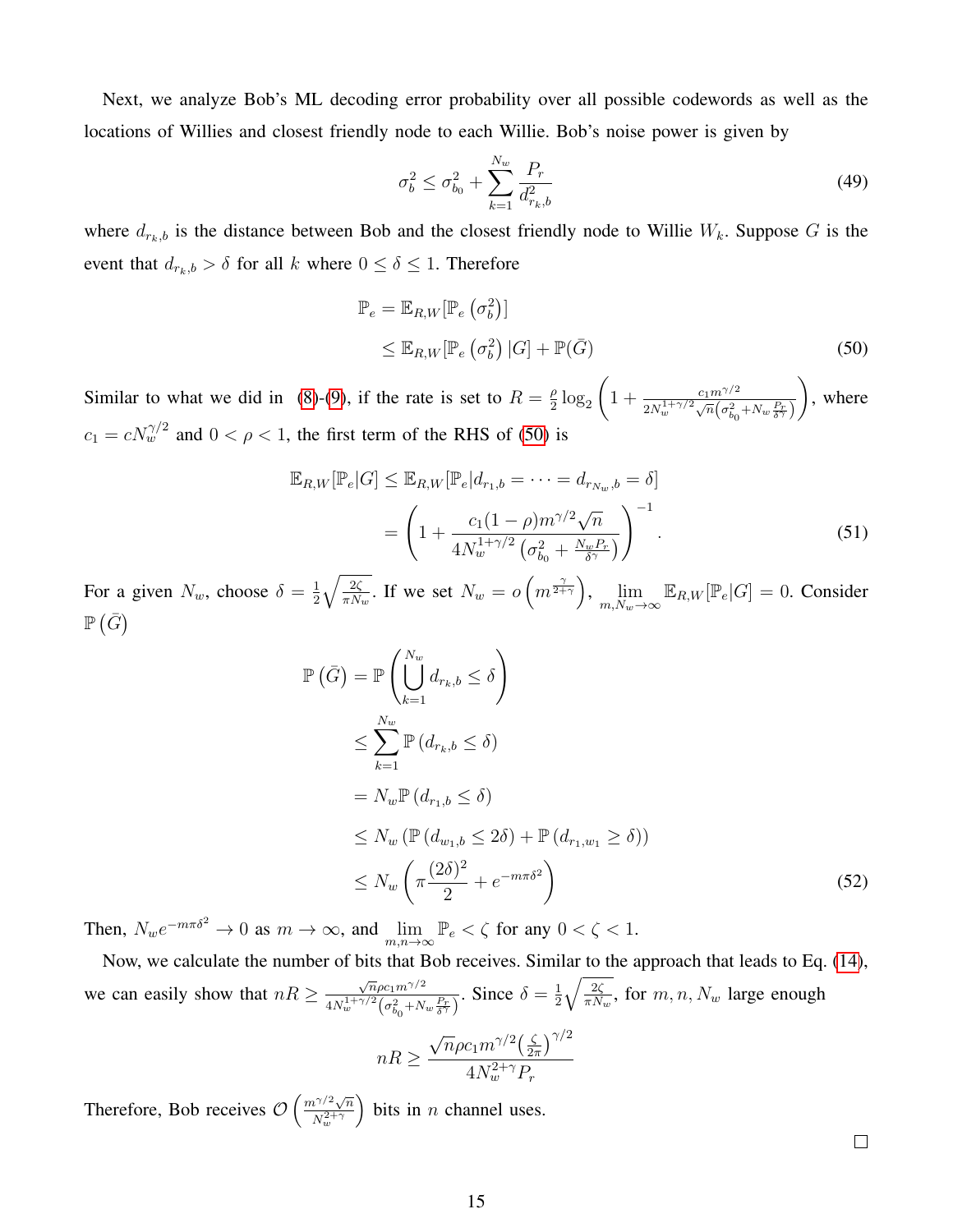#### V. CONCLUSION

In this paper, we have considered the first step in establishing low probability of detection (LPD) communications in a network scenario. We established that Alice can transmit  $O(m^{\gamma/2}\sqrt{n})$  bits reliably to the desired recipient Bob in  $n$  channel uses without detection by an adversary Willie if randomly distributed system nodes of density m are available to aid in jamming Willie; conversely, no higher covert rate is possible. The presence of multiple collaborating wardens inhibits communication in two separate ways - increasing the effective signal-to-noise ratio (SNR) at the wardens' decision point, and requiring more interference which inhibits Bob's ability to reliably decode the message. Future work consists of embedding the results of this single-hop formulation into large multi-hop covert networks.

# **REFERENCES**

- <span id="page-15-0"></span>[1] R. Soltani, D. Goeckel, D. Towsley, B. Bash, and S. Guha, "Covert wireless communication with artificial noise generation," *arXiv preprint arXiv:1709.07096*, 2017.
- <span id="page-15-1"></span>[2] "Edward Snowden: Leaks that exposed US spy programme." [http://www.bbc.com/news/world-us-canada-23123964,](http://www.bbc.com/news/world-us-canada-23123964) Jan 2014.
- <span id="page-15-2"></span>[3] M. K. Simon, J. K. Omura, R. A. Scholtz, and B. K. Levitt, *Spread Spectrum Communications Handbook*. McGraw-Hill, 1994.
- <span id="page-15-3"></span>[4] B. Bash, D. Goeckel, and D. Towsley, "Square root law for communication with low probability of detection on AWGN channels," in *Information Theory Proceedings (ISIT), 2012 IEEE International Symposium on*, pp. 448–452, July 2012.
- <span id="page-15-4"></span>[5] B. Bash, D. Goeckel, and D. Towsley, "Limits of reliable communication with low probability of detection on AWGN channels," *Selected Areas in Communications, IEEE Journal on*, vol. 31, pp. 1921–1930, September 2013.
- <span id="page-15-5"></span>[6] P. H. Che, M. Bakshi, and S. Jaggi, "Reliable deniable communication: Hiding messages in noise," in *Information Theory Proceedings (ISIT), 2013 IEEE International Symposium on*, pp. 2945–2949, July 2013.
- [7] S. Kadhe, S. Jaggi, M. Bakshi, and A. Sprintson, "Reliable, deniable, and hidable communication over multipath networks," in *Information Theory Proceedings (ISIT), 2014 IEEE International Symposium on*.
- <span id="page-15-6"></span>[8] J. Hou and G. Kramer, "Effective secrecy: Reliability, confusion and stealth," in *Information Theory Proceedings (ISIT), 2014 IEEE International Symposium on*.
- <span id="page-15-7"></span>[9] B. Bash, S. Guha, D. Goeckel, and D. Towsley, "Quantum noise limited optical communication with low probability of detection," in *Information Theory Proceedings (ISIT), 2013 IEEE International Symposium on*, pp. 1715–1719, July 2013.
- <span id="page-15-8"></span>[10] B. A. Bash, D. Goeckel, and D. Towsley, "LPD Communication when the Warden Does Not Know When," in *Information Theory Proceedings (ISIT), 2014 IEEE International Symposium on*.
- <span id="page-15-9"></span>[11] D. Goeckel, S. Vasudevan, D. Towsley, S. Adams, Z. Ding, and K. Leung, "Artificial noise generation from cooperative relays for everlasting secrecy in two-hop wireless networks," *Selected Areas in Communications: Special Issue on Advances in Military Communications and Networking, IEEE Journal on*, vol. 29, pp. 2067–2076, December 2011.
- [12] S. Vasudevan, D. Goeckel, and D. F. Towsley, "Security-capacity trade-off in large wireless networks using keyless secrecy," in *MobiHoc*, pp. 21–30, 2010.
- [13] C. Capar, D. Goeckel, B. Liu, and D. Towsley, "Secret communication in large wireless networks without eavesdropper location information," in *INFOCOM, 2012 Proceedings IEEE*, pp. 1152–1160, March 2012.
- <span id="page-15-10"></span>[14] C. Capar and D. Goeckel, "Network coding for facilitating secrecy in large wireless networks," in *Information Sciences and Systems (CISS), 2012 46th Annual Conference on*, pp. 1–6, March 2012.
- <span id="page-15-11"></span>[15] P. Gupta and P. Kumar, "The capacity of wireless networks," *Information Theory, IEEE Transactions on*, vol. 46, pp. 388–404, Mar 2000.